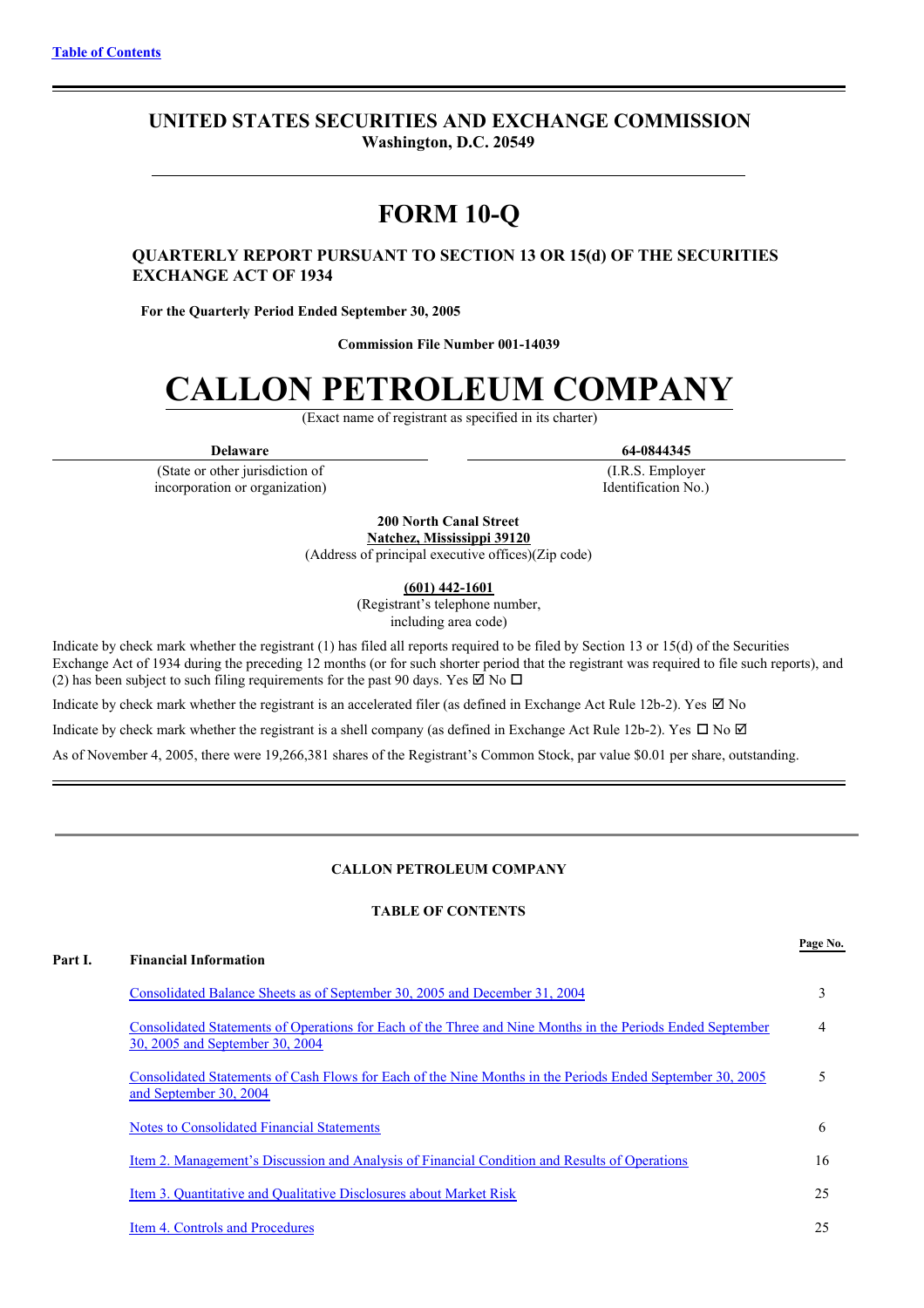#### **[P](#page-0-0)art II.** Other Information

Ite[m](#page-0-0) 6. Exhibits Certification of CEO & CFO Pursuant to [Ru](#page-30-0)le  $13(a) - 14(a)$ Certification of CEO & CFO Pursuant to [Ru](#page-32-0)le 13(a)-14(b)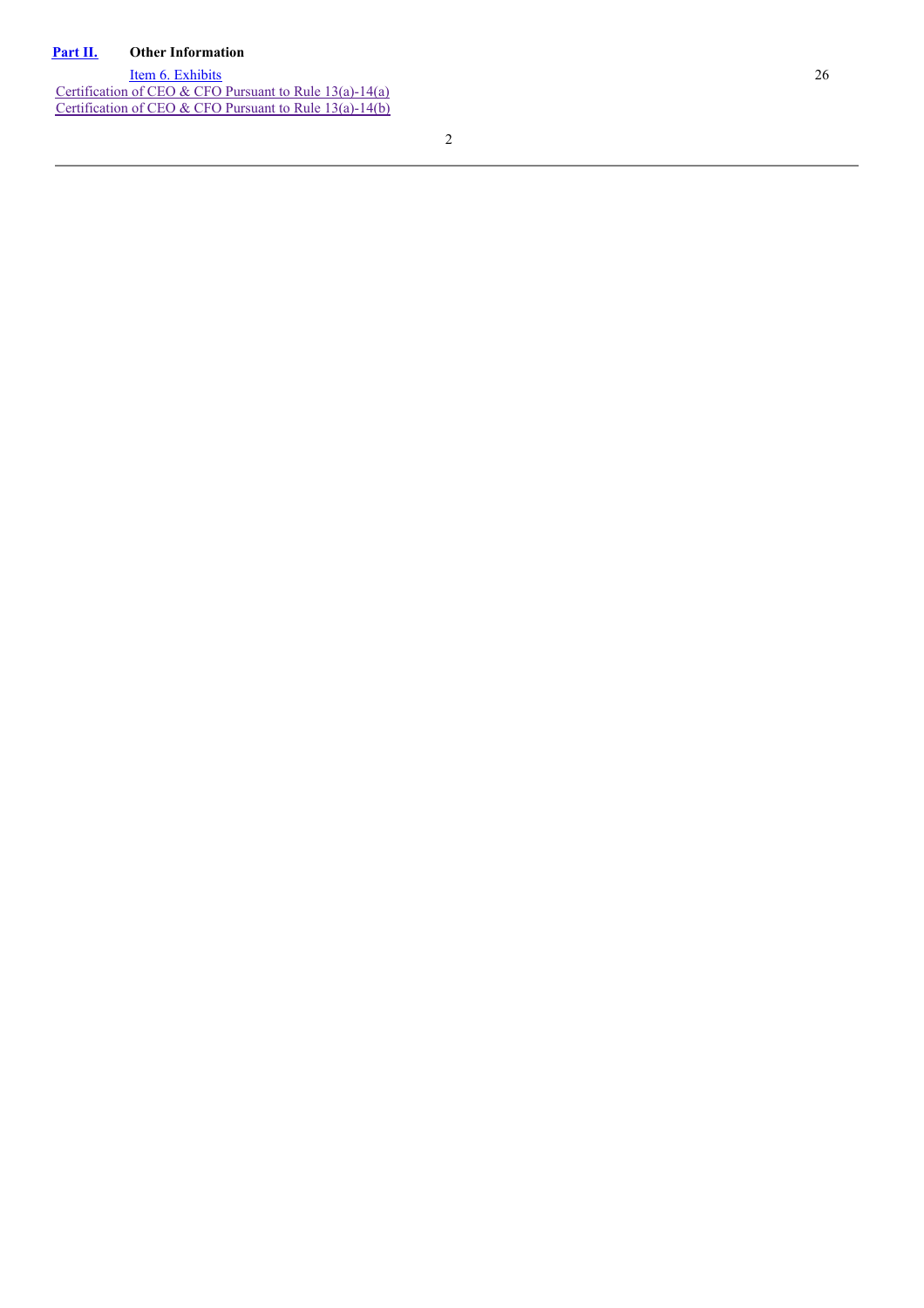# **Callon Petroleum Company Consolidated Balance Sheets (In thousands, except share data)**

|                                                                                                                               | September 30,       | December 31,     |
|-------------------------------------------------------------------------------------------------------------------------------|---------------------|------------------|
|                                                                                                                               | 2005<br>(Unaudited) | 2004<br>(Note 1) |
| <b>ASSETS</b>                                                                                                                 |                     |                  |
| Current assets:                                                                                                               |                     |                  |
| Cash and cash equivalents                                                                                                     | \$<br>25,797        | \$<br>3,266      |
| Accounts receivable                                                                                                           | 12,033              | 14,928           |
| Deferred tax asset-current                                                                                                    | 13,560              | 5,676            |
| Restricted investments-current                                                                                                | 3,008               | 2,055            |
| Fair market value of derivatives                                                                                              |                     | 1,570            |
| Other current assets                                                                                                          | 839                 | 581              |
| Total current assets                                                                                                          | 55,237              | 28,076           |
| Oil and gas properties, full-cost accounting method:                                                                          |                     |                  |
| <b>Evaluated properties</b>                                                                                                   | 899,929             | 862,101          |
| Less accumulated depreciation, depletion and amortization                                                                     | (532, 845)          | (494, 453)       |
|                                                                                                                               | 367,084             | 367,648          |
|                                                                                                                               |                     |                  |
| Unevaluated properties excluded from amortization                                                                             | 57,671              | 39,042           |
| Total oil and gas properties                                                                                                  | 424,755             | 406,690          |
|                                                                                                                               |                     |                  |
| Other property and equipment, net<br>Deferred tax asset                                                                       | 1,639               | 1,541<br>2,986   |
| Long-term gas balancing receivable                                                                                            | 711                 | 725              |
| Restricted investments                                                                                                        | 4,989               | 5,687            |
| Investment in Medusa Spar LLC                                                                                                 | 11,311              | 9,787            |
| Other assets, net                                                                                                             | 1,888               | 2,031            |
| Total assets                                                                                                                  | \$<br>500,530       | \$<br>457,523    |
|                                                                                                                               |                     |                  |
| <b>LIABILITIES AND STOCKHOLDERS' EQUITY</b><br>Current liabilities:                                                           |                     |                  |
| Accounts payable and accrued liabilities                                                                                      | \$<br>29,106        | \$<br>15,728     |
| Fair market value of derivatives                                                                                              | 10,400              | 2,993            |
| Undistributed oil and gas revenues                                                                                            | 1,367               | 1,162            |
| Accrued net profits interest payable                                                                                          |                     | 1,927            |
| Suspended Medusa oil royalties (See Note 8)                                                                                   |                     |                  |
|                                                                                                                               |                     | 5,430            |
| Asset retirement obligations-current                                                                                          | 16,244              | 13,300           |
| Current maturities of long-term debt                                                                                          | 328                 | 576              |
| Total current liabilities                                                                                                     | 57,445              | 41,116           |
| Long-term debt                                                                                                                | 188,429             | 192,351          |
| Asset retirement obligations                                                                                                  | 20,551              | 24,982           |
| Deferred tax liability                                                                                                        | 14,406              |                  |
| Other long-term liabilities                                                                                                   | 677                 | 762              |
| <b>Total liabilities</b>                                                                                                      | 281,508             | 259,211          |
| Stockholders' equity:                                                                                                         |                     |                  |
| Preferred Stock, \$.01 par value, 2,500,000 shares authorized; 0 and 596,671 shares                                           |                     |                  |
| of Convertible Exchangeable Preferred Stock, Series A, issued and outstanding at<br>September 30, 2005 and December 31, 2004. |                     | 6                |
| Common Stock, \$.01 par value, 30,000,000 shares authorized; 19,264,084 and                                                   |                     |                  |
| 17,616,596 shares outstanding at September 30, 2005 and December 31, 2004,                                                    |                     |                  |
| respectively                                                                                                                  | 193                 | 176              |
| Capital in excess of par value                                                                                                | 220,227             | 220,664          |
| Unearned compensation restricted stock                                                                                        | (3,631)             | (5,352)          |
| Accumulated other comprehensive loss                                                                                          | (4,619)             | (1,883)          |
| Retained earnings (deficit)                                                                                                   | 6,852               | (15,299)         |
| Total stockholders' equity                                                                                                    | 219,022             | 198,312          |
| Total liabilities and stockholders' equity                                                                                    | \$<br>500,530       | \$<br>457,523    |

The accompanying notes are an integral part of these financial statements.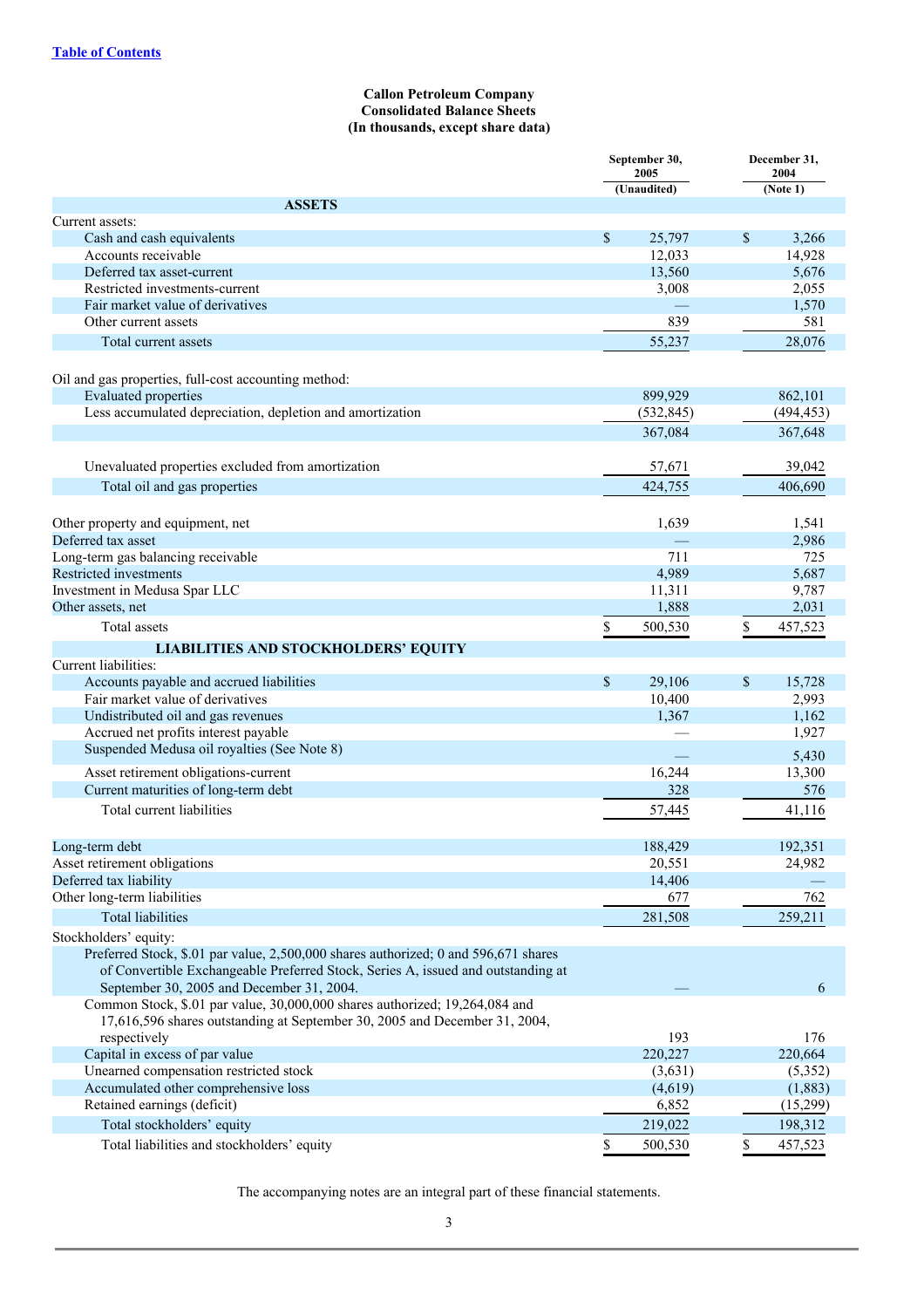# **Callon Petroleum Company Consolidated Statements of Operations (Unaudited) (In thousands, except per share amounts)**

|                                          |              | <b>Three Months Ended</b> | <b>Nine Months Ended</b> |              |
|------------------------------------------|--------------|---------------------------|--------------------------|--------------|
|                                          |              | September 30,             | September 30,            |              |
|                                          | 2005         | 2004                      | 2005                     | 2004         |
| Operating revenues:                      |              |                           |                          |              |
| Oil and gas sales                        | \$<br>31,722 | \$<br>25,138              | \$<br>116,402            | \$<br>94,663 |
| Operating expenses:                      |              |                           |                          |              |
| Lease operating expenses                 | 5,649        | 5,771                     | 18,382                   | 17,062       |
| Depreciation, depletion and amortization | 9,313        | 10,147                    | 38,392                   | 36,458       |
| General and administrative               | 1,598        | 1,509                     | 6,093                    | 6,839        |
| Accretion expense                        | 864          | 825                       | 2,495                    | 2,555        |
| Derivative expense                       | 5,606        | 1,519                     | 6,518                    | 1,608        |
| Total operating expenses                 | 23,030       | 19,771                    | 71,880                   | 64,522       |
| Income from operations                   | 8,692        | 5,367                     | 44,522                   | 30,141       |
| Other (income) expenses:                 |              |                           |                          |              |
| Interest expense                         | 4,050        | 4,511                     | 12,884                   | 15,838       |
| Other (income) expense                   | (352)        | 65                        | (650)                    | (311)        |
| Loss on early extinguishment of debt     |              | 532                       |                          | 3,004        |
| Total other (income) expenses            | 3,698        | 5,108                     | 12,234                   | 18,531       |
| Income before income taxes               | 4,994        | 259                       | 32,288                   | 11,610       |
| Income tax expense                       | 1,558        |                           | 11,111                   |              |
| Income before Medusa Spar LLC            | 3,436        | 259                       | 21,177                   | 11,610       |
| Income from Medusa Spar LLC, net of tax  | 247          | 287                       | 1,292                    | 768          |
|                                          |              |                           |                          |              |
| Net income                               | 3,683        | 546                       | 22,469                   | 12,378       |
| Preferred stock dividends                |              | 317                       | 318                      | 955          |
| Net income available to common shares    | \$<br>3,683  | \$<br>229                 | \$<br>22,151             | \$11,423     |
| Net income per common share:             |              |                           |                          |              |
| <b>Basic</b>                             | \$<br>0.19   | \$<br>0.01                | \$<br>1.23               | \$<br>0.75   |
| Diluted                                  | \$<br>0.17   | \$<br>0.01                | \$<br>1.09               | \$<br>0.74   |
| Shares used in computing net income:     |              |                           |                          |              |
| <b>Basic</b>                             | 19.132       | 17,552                    | 17,998                   | 15,192       |
| Diluted                                  | 21,235       | 18,815                    | 20,545                   | 16,762       |

The accompanying notes are an integral part of these financial statements.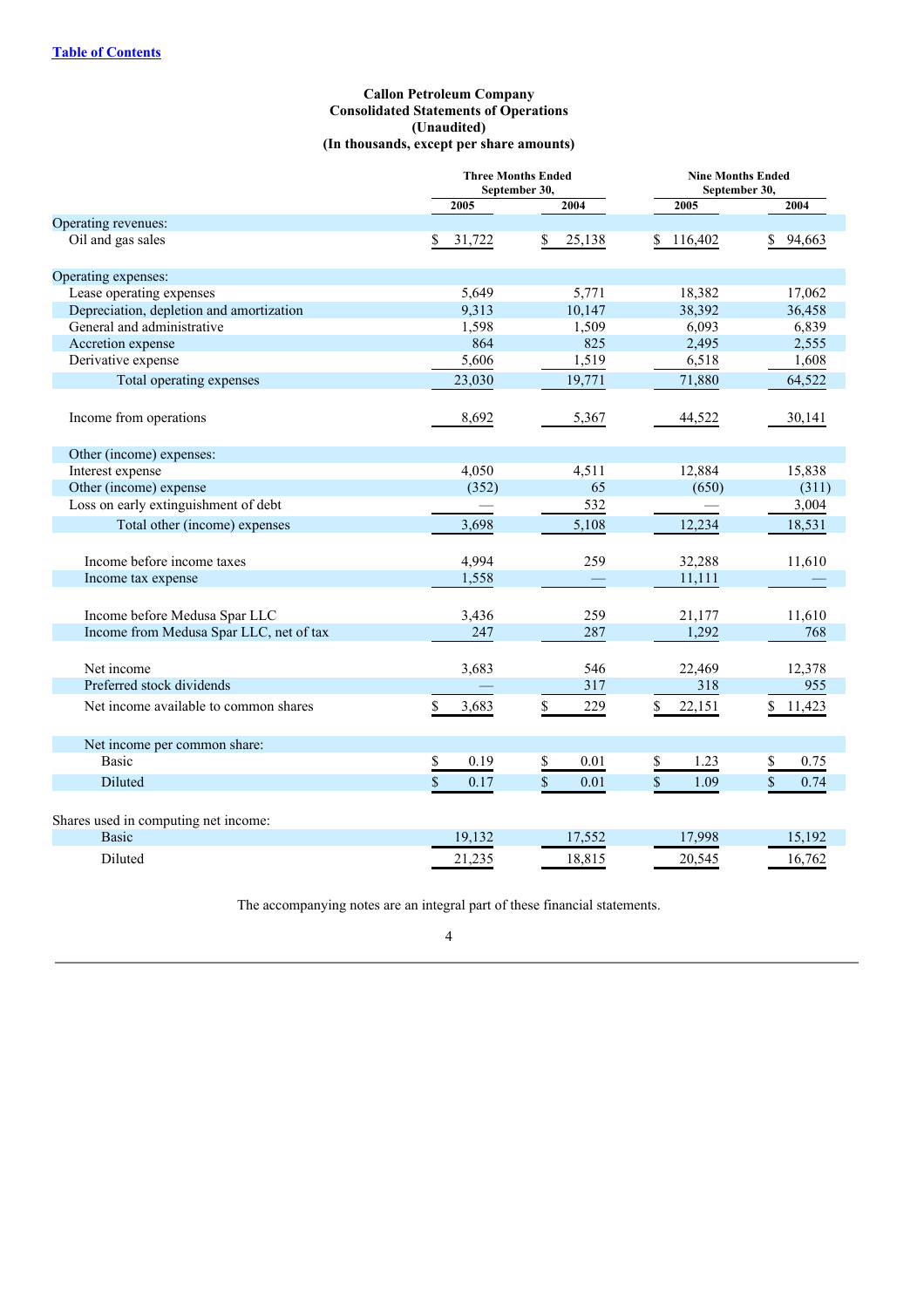# **Callon Petroleum Company Consolidated Statements of Cash Flows (Unaudited) (In thousands)**

|                                                                               | <b>Nine Months Ended</b> |                       |    |                       |
|-------------------------------------------------------------------------------|--------------------------|-----------------------|----|-----------------------|
|                                                                               |                          | September 30,<br>2005 |    | September 30,<br>2004 |
| Cash flows from operating activities:                                         |                          |                       |    |                       |
| Net income                                                                    | \$                       | 22,469                | \$ | 12,378                |
| Adjustments to reconcile net income to cash provided by operating activities: |                          |                       |    |                       |
| Depreciation, depletion and amortization                                      |                          | 38.908                |    | 36,993                |
| Accretion expense                                                             |                          | 2,495                 |    | 2,555                 |
| Amortization of deferred financing costs                                      |                          | 1,529                 |    | 1,451                 |
| Non-cash loss on extinguishment of debt                                       |                          |                       |    | 2,910                 |
| Non-cash derivative expense                                                   |                          | 5,092                 |    | 597                   |
| Income from investment in Medusa Spar LLC                                     |                          | (1,292)               |    | (768)                 |
| Deferred income tax expense                                                   |                          | 11,111                |    |                       |
| Non-cash charge related to compensation plans                                 |                          | 1,561                 |    | 815                   |
| Changes in current assets and liabilities:                                    |                          |                       |    |                       |
| Accounts receivable                                                           |                          | 4,132                 |    | 1.911                 |
| Other current assets                                                          |                          | (279)                 |    | (19)                  |
| <b>Current liabilities</b>                                                    |                          | 797                   |    | (2,297)               |
| Change in gas balancing receivable                                            |                          | 14                    |    | 470                   |
| Change in gas balancing payable                                               |                          | (89)                  |    | 197                   |
| Change in other long-term liabilities                                         |                          | $\overline{4}$        |    | (16)                  |
| Change in other assets, net                                                   |                          | (361)                 |    | (2,508)               |
| Cash provided by operating activities                                         |                          | 86,091                |    | 54,669                |
| Cash flows from investing activities:                                         |                          |                       |    |                       |
| Capital expenditures                                                          |                          | (57, 382)             |    | (43, 284)             |
| Distribution from Medusa Spar LLC                                             |                          | 464                   |    | 233                   |
| Cash used by investing activities                                             |                          | (56, 918)             |    | (43, 051)             |
| Cash flows from financing activities:                                         |                          |                       |    |                       |
| Change in accounts payable and accrued liabilities to be refinanced           |                          |                       |    | 2,800                 |
| Increase in debt                                                              |                          | 7,000                 |    | 82,000                |
| Payments on debt                                                              |                          | (12,000)              |    | (202, 915)            |
| Restricted cash                                                               |                          |                       |    | 63,345                |
| Debt issuance cost                                                            |                          |                       |    | (984)                 |
| Issuance of common stock                                                      |                          | $\overline{2}$        |    | 44,050                |
| Buyout of preferred stock                                                     |                          | (637)                 |    |                       |
| Equity issued related to employee stock plans                                 |                          | (241)                 |    | 229                   |
| Capital leases                                                                |                          | (448)                 |    | (1,067)               |
| Cash dividends on preferred stock                                             |                          | (318)                 |    | (955)                 |
| Cash used by financing activities                                             |                          | (6, 642)              |    | (13, 497)             |
| Net increase (decrease) in cash and cash equivalents                          |                          | 22,531                |    | (1, 879)              |
| Cash and cash equivalents:                                                    |                          |                       |    |                       |
| Balance, beginning of period                                                  |                          | 3,266                 |    | 8,700                 |
| Balance, end of period                                                        | \$                       | 25,797                | \$ | 6,821                 |

The accompanying notes are an integral part of these financial statements.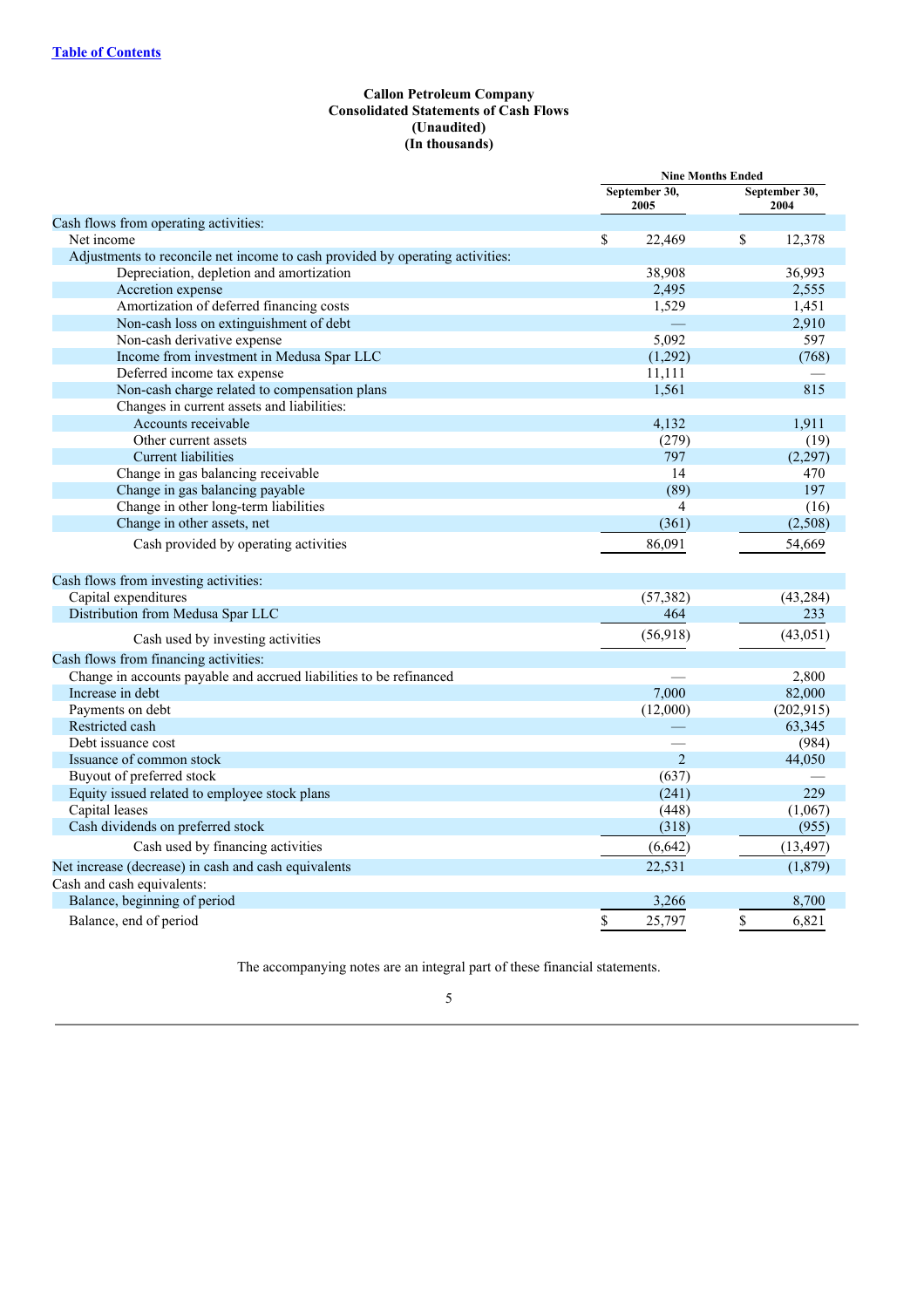# **CALLON PETROLEUM COMPANY NOTES TO CONSOLIDATED FINANCIAL STATEMENTS September 30, 2005**

# **1. General**

The financial information presented as of any date other than December 31 has been prepared from the books and records of Callon Petroleum Company (the "Company" or "Callon") without audit. Financial information as of December 31, 2004 has been derived from the audited financial statements of the Company, but does not include all disclosures required by U.S. generally accepted accounting principles. In the opinion of management, all adjustments, consisting only of normal recurring adjustments, necessary for the fair presentation of the financial information for the periods indicated, have been included. For further information regarding the Company's accounting policies, refer to the Consolidated Financial Statements and related notes for the year ended December 31, 2004 included in the Company's Annual Report on Form 10-K filed March 10, 2005. The results of operations for the three-month and nine-month periods ended September 30, 2005 are not necessarily indicative of future financial results.

#### **Accounting Pronouncements**

On December 16, 2004, the Financial Accounting Standards Board ("FASB") issued Statement of Financial Accounting Standards No. 123 (revised 2004), ("SFAS 123R") "Share-Based Payment", which is a revision of Statement of Financial Accounting Standards No. 123, ("SFAS 123") "Accounting for Stock-Based Compensation". SFAS 123R supersedes APB Opinion No. 25, "Accounting for Stock Issued to Employees", and amends Statement of Financial Accounting Standards No. 95, "Statement of Cash Flows". Generally, the approach in SFAS 123R is similar to the approach described in SFAS 123. However, SFAS 123R requires all share-based payments to employees, including grants of employee stock options, to be recognized in the income statement based on their fair values. Pro forma disclosure is no longer an alternative.

In April 2005, the Securities and Exchange Commission ("SEC") delayed the effective date of SFAS 123R for public companies to no later than the beginning of the first fiscal year beginning after June 15, 2005. Early adoption will be permitted in periods in which financial statements have not yet been issued. SFAS 123R permits public companies to adopt its requirements using one of two methods below:

- **•** A "modified prospective" method in which compensation cost is recognized beginning with the effective date (a) based on the requirements of SFAS 123R for all share-based payments granted after the effective date and (b) based on the requirements of SFAS 123 for all awards granted to employees prior to the effective date of SFAS 123R that remain unvested on the effective date; or
- **•** A "modified retrospective" method which includes the requirements of the modified prospective method described above, but also permits entities to restate based on the amounts previously recognized under SFAS 123 for purposes of pro forma disclosures either (a) all prior periods presented or (b) prior interim periods of the year of adoption.

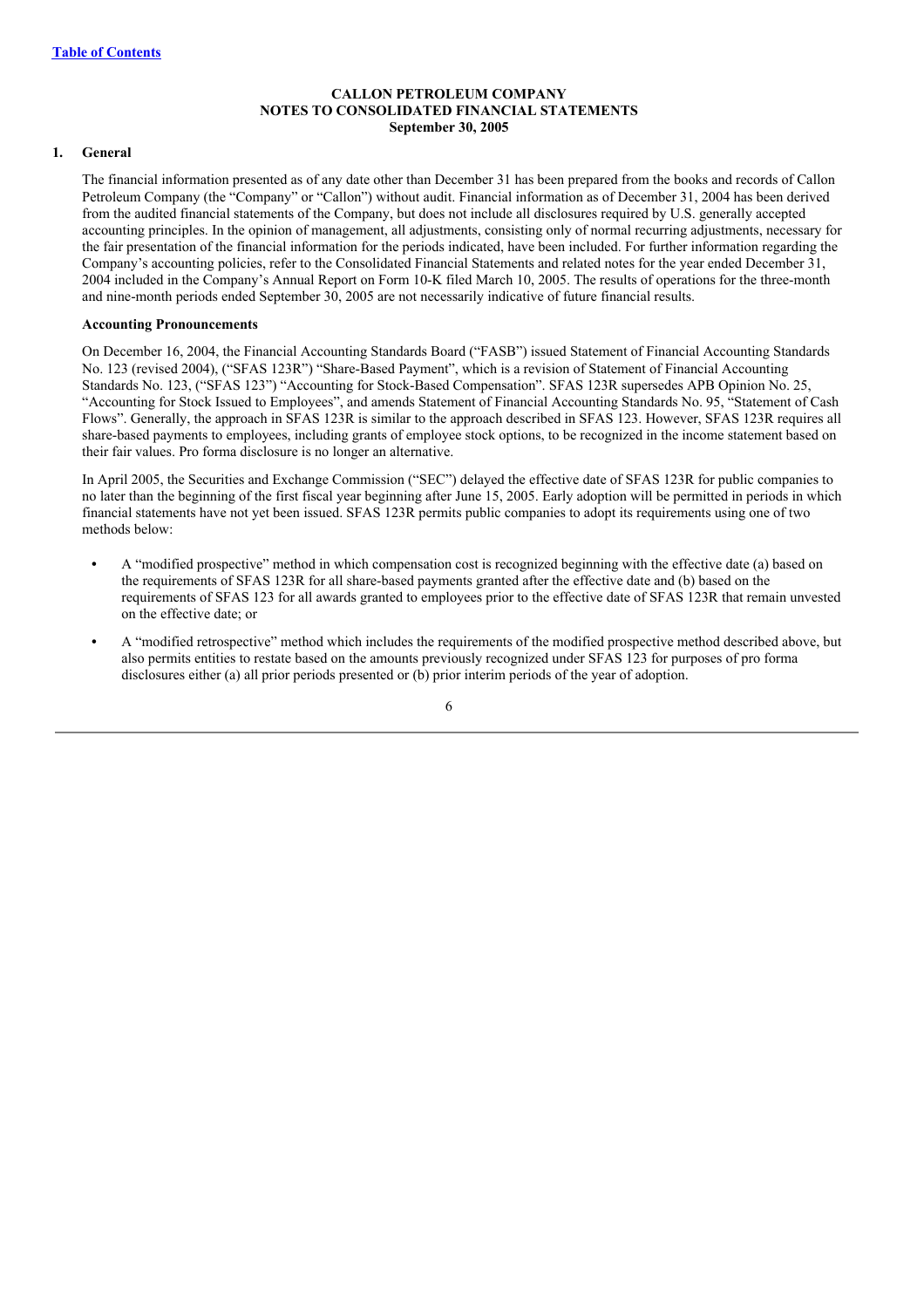As a result of the revised adoption date, the Company expects to adopt SFAS 123R on January 1, 2006 using the modified prospective method.

As permitted by SFAS 123, the Company currently accounts for share-based payments to employees using APB Opinion No. 25's intrinsic value method and, as such, generally recognizes no compensation cost for employee stock options. Accordingly, the adoption of SFAS 123R's fair value method could have a significant impact on future results of operations, although it will have no impact on our overall financial position. The impact of adoption of SFAS 123R cannot be predicted at this time because it will depend on levels of share-based payments granted in the future. However, had we adopted SFAS 123R in prior periods, the impact of that standard would have approximated the impact of SFAS 123 as described in the disclosure of pro forma net income and earnings per share below under Stock-Based Compensation.

In September 2004, the SEC issued Staff Accounting Bulletin ("SAB") No. 106, which expressed the SEC views regarding the application of Statement of Financial Accounting Standards No. 143 ("SFAS No. 143") "Accounting for Asset Retirement Obligations", by oil and gas producing companies following the full-cost accounting method. SAB No. 106 specifies that subsequent to the adoption of SFAS No. 143 an oil and gas company following the full-cost method of accounting should include assets recorded in connection with the recognition of an asset retirement obligation pursuant to SFAS No. 143 as part of the costs subject to the fullcost ceiling limitation. The future cash outflows associated with settling the recorded asset retirement obligations should be excluded from the computation of the present value of estimated future net revenues used in applying the ceiling test. The Company adopted the provisions of SAB No. 106 in the first quarter of 2005, which had no impact on the Company's results of operations or financial position.

#### **Stock-Based Compensation**

The Company has various stock plans ("Plans") under which employees of the Company and its subsidiaries and non-employee members of the Board of Directors of the Company have been or may be granted certain equity compensation. The Company has compensatory stock option plans in place whereby participants have been or may be granted rights to purchase shares of common stock of Callon.

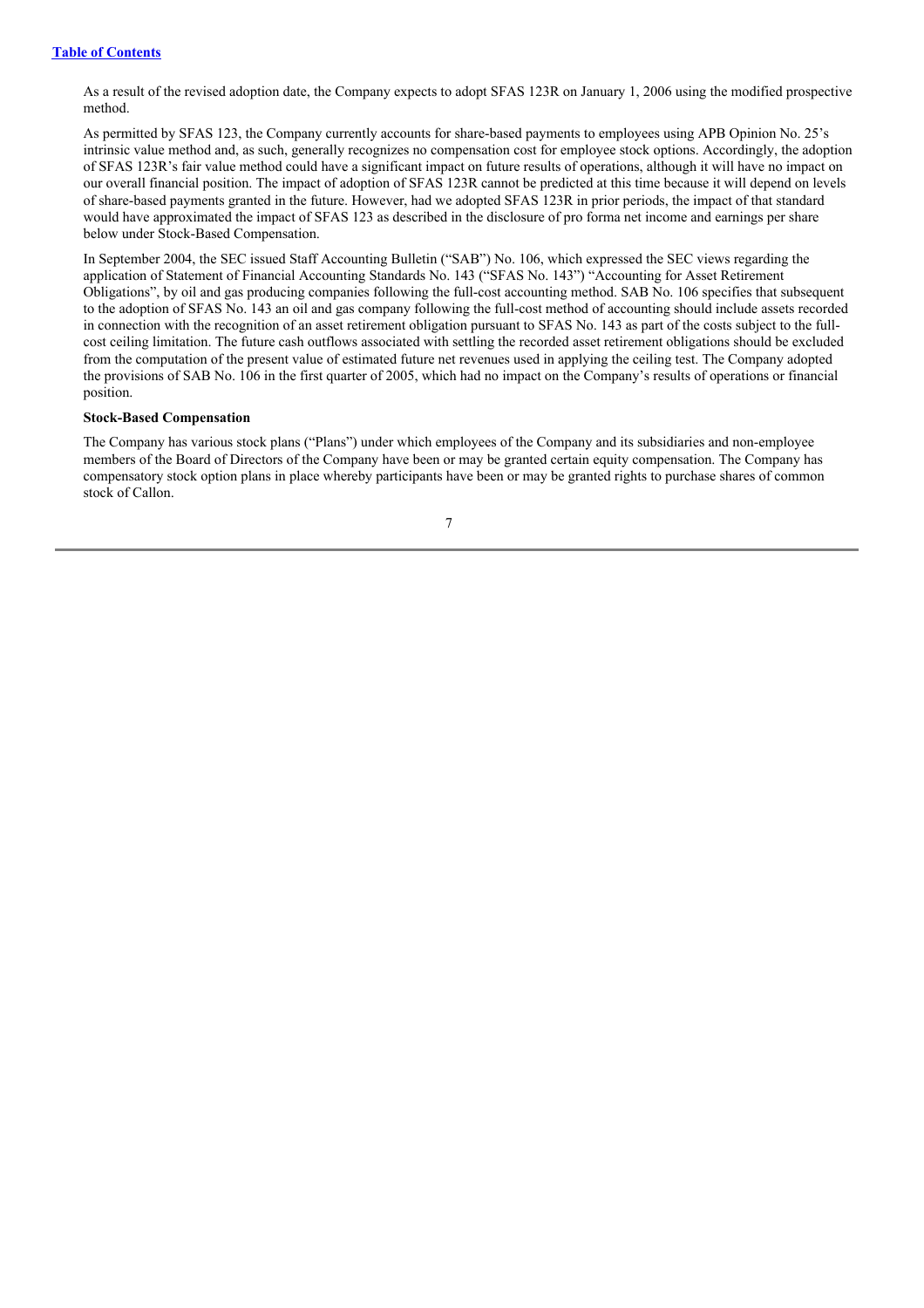The Company's pro forma net income and net income per share of common stock for the three-month and nine-month periods ended September 30, 2005 and 2004, had compensation costs been recorded using the fair value method in accordance with SFAS No. 123 – "Accounting for Stock-Based Compensation," as amended by Statement of Financial Accounting Standards No. 148 ("SFAS No. 148") – "Accounting for Stock-Based Compensation-Transition and Disclosure – an amendment of SFAS No. 123," are presented below pursuant to the disclosure requirements of SFAS No. 148 (in thousands except per share data):

|                                                           | <b>Three Months Ended</b><br>September 30, |       |    |       |    | <b>Nine Months Ended</b> | September 30, |        |  |
|-----------------------------------------------------------|--------------------------------------------|-------|----|-------|----|--------------------------|---------------|--------|--|
|                                                           |                                            | 2005  |    | 2004  |    | 2005                     |               | 2004   |  |
| Net income available to common shares as reported         | S.                                         | 3,683 |    | 229   |    | \$22,151                 | \$            | 11,423 |  |
| Add: Stock-based compensation expense included in net     |                                            |       |    |       |    |                          |               |        |  |
| income as reported, net of tax                            |                                            | 157   |    | 156   |    | 1,119                    |               | 156    |  |
| Deduct: Total stock-based compensation expense under fair |                                            |       |    |       |    |                          |               |        |  |
| value based method, net of tax                            |                                            | (207) |    | (226) |    | (1,270)                  |               | (319)  |  |
| Net income available to common shares pro forma           |                                            | 3,633 |    | 159   |    | 22,000                   |               | 11,260 |  |
| Net income per share available to common:                 |                                            |       |    |       |    |                          |               |        |  |
| Basic-as reported                                         | \$                                         | 0.19  | S. | 0.01  | \$ | 1.23                     | \$            | 0.75   |  |
| Basic-pro forma                                           | \$                                         | 0.19  | \$ | 0.01  | \$ | 1.22                     | \$            | 0.74   |  |
|                                                           |                                            |       |    |       |    |                          |               |        |  |
| Diluted-as reported                                       | \$                                         | 0.17  | S  | 0.01  |    | 1.09                     | \$            | 0.74   |  |
| Diluted-pro forma                                         | \$                                         | 0.17  | \$ | 0.01  |    | 1.09                     | \$            | 0.73   |  |

In the second quarter of 2005, a non-cash charge in the amount of \$928,000 was recognized for the accelerated vesting of performance shares for an executive officer and two directors of the Company, two of whom are deceased.

# **2. Per Share Amounts**

Basic net income per common share was computed by dividing net income by the weighted average number of shares of common stock outstanding during the period. Diluted net income per common share was determined on a weighted average basis using common shares issued and outstanding adjusted for the effect of common stock equivalents computed using the treasury stock method and the effect of the convertible preferred stock (if dilutive).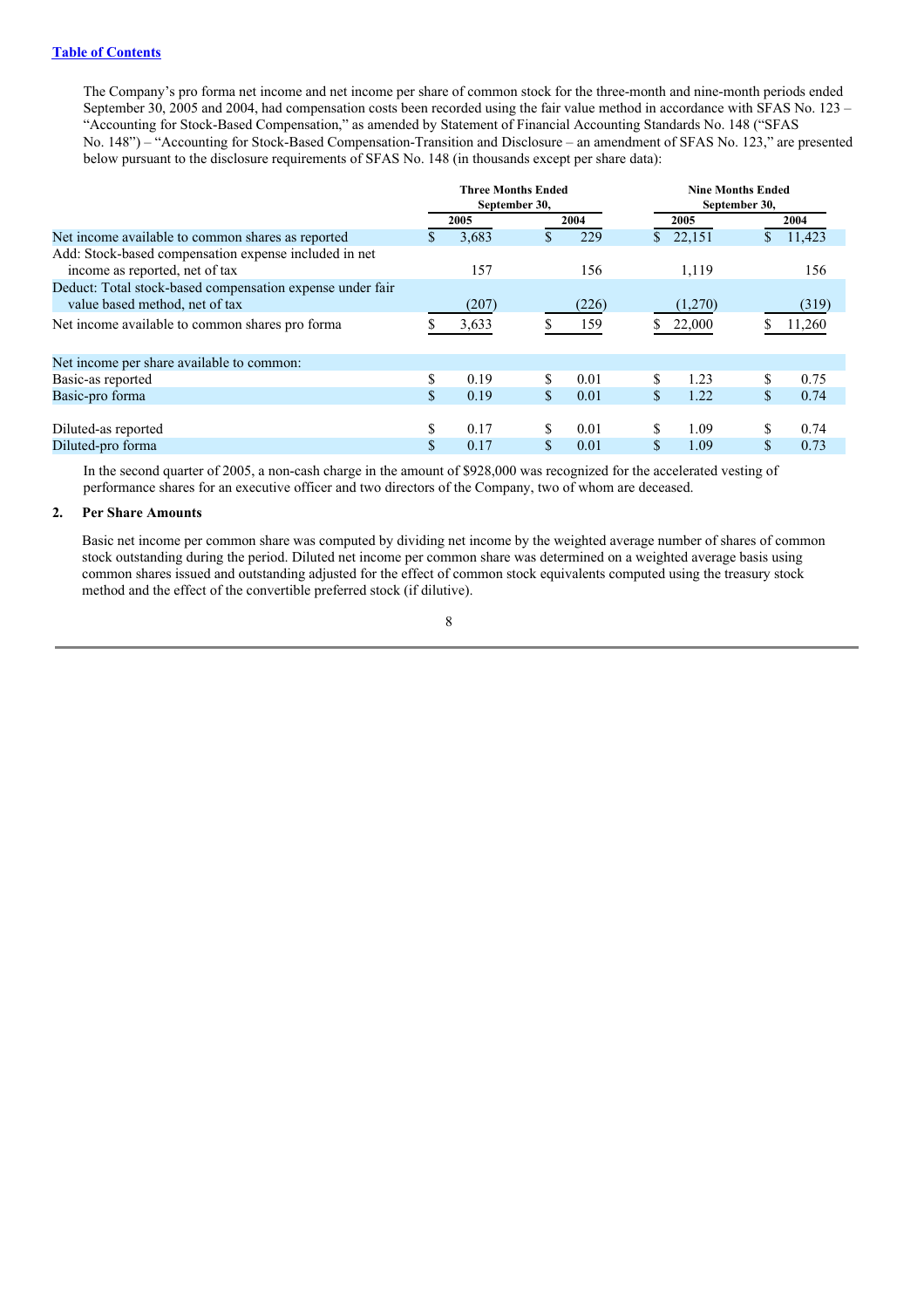A reconciliation of the basic and diluted earnings per share computation is as follows (in thousands, except per share amounts):

|                                                                                                                    | <b>Three Months Ended</b> | September 30, |        |    | <b>Nine Months Ended</b> |    |        |
|--------------------------------------------------------------------------------------------------------------------|---------------------------|---------------|--------|----|--------------------------|----|--------|
|                                                                                                                    | 2005                      |               | 2004   |    | 2005                     |    | 2004   |
| (a) Net income available to common shares                                                                          | 3,683                     | \$            | 229    |    | \$22,151                 | \$ | 11,423 |
| Preferred dividends assuming conversion of preferred<br>stock (if dilutive)                                        |                           |               |        |    | 318                      |    | 955    |
| (b) Income available to common shares assuming                                                                     |                           |               |        |    |                          |    |        |
| conversion of preferred stock (if dilutive)                                                                        | 3,683                     |               | 229    |    | 22,469                   |    | 12,378 |
|                                                                                                                    |                           |               |        |    |                          |    |        |
| (c) Weighted average shares outstanding                                                                            | 19,132                    |               | 17,552 |    | 17,998                   |    | 15,192 |
| Dilutive impact of stock options                                                                                   | 410                       |               | 234    |    | 333                      |    | 220    |
| Dilutive impact of warrants                                                                                        | 1,523                     |               | 1,028  |    | 1,309                    |    | 805    |
| Dilutive impact of restricted stock                                                                                | 76                        |               |        |    | 62                       |    | 91     |
| Convertible preferred stock (if dilutive)                                                                          | 94                        |               |        |    | 843                      |    | 454    |
| (d) Total diluted shares                                                                                           | 21,235                    |               | 18,815 |    | 20,545                   |    | 16,762 |
|                                                                                                                    |                           |               |        |    |                          |    |        |
| Basic income per share $(a, c)$                                                                                    | \$<br>0.19                | S             | 0.01   |    | 1.23                     | \$ | 0.75   |
| Diluted income per share $(b,d)$                                                                                   | \$<br>0.17                | \$            | 0.01   | \$ | 1.09                     | \$ | 0.74   |
| Stock options and warrants excluded due to the exercise<br>price being greater than the stock price (in thousands) |                           |               | 65     |    | 12                       |    | 536    |

#### **3. Derivatives**

The Company periodically uses derivative financial instruments to manage oil and gas price risk. Settlements of gains and losses on commodity price contracts are generally based upon the difference between the contract price or prices specified in the derivative instrument and a NYMEX price or other cash or futures index price.

The Company's derivative contracts that are accounted for as cash flow hedges under Statement of Financial Accounting Standards No. 133 ("SFAS No. 133"), "Accounting for Derivative Instruments and Hedging Activities," are recorded at fair market value and the changes in fair value are recorded through other comprehensive income (loss), net of tax, in stockholders' equity. The cash settlements on these contracts are recorded as an increase or decrease in oil and gas sales. The changes in fair value related to ineffective derivative contracts are recognized as derivative expense (income). The cash settlements on these contacts are also recorded within derivative expense (income).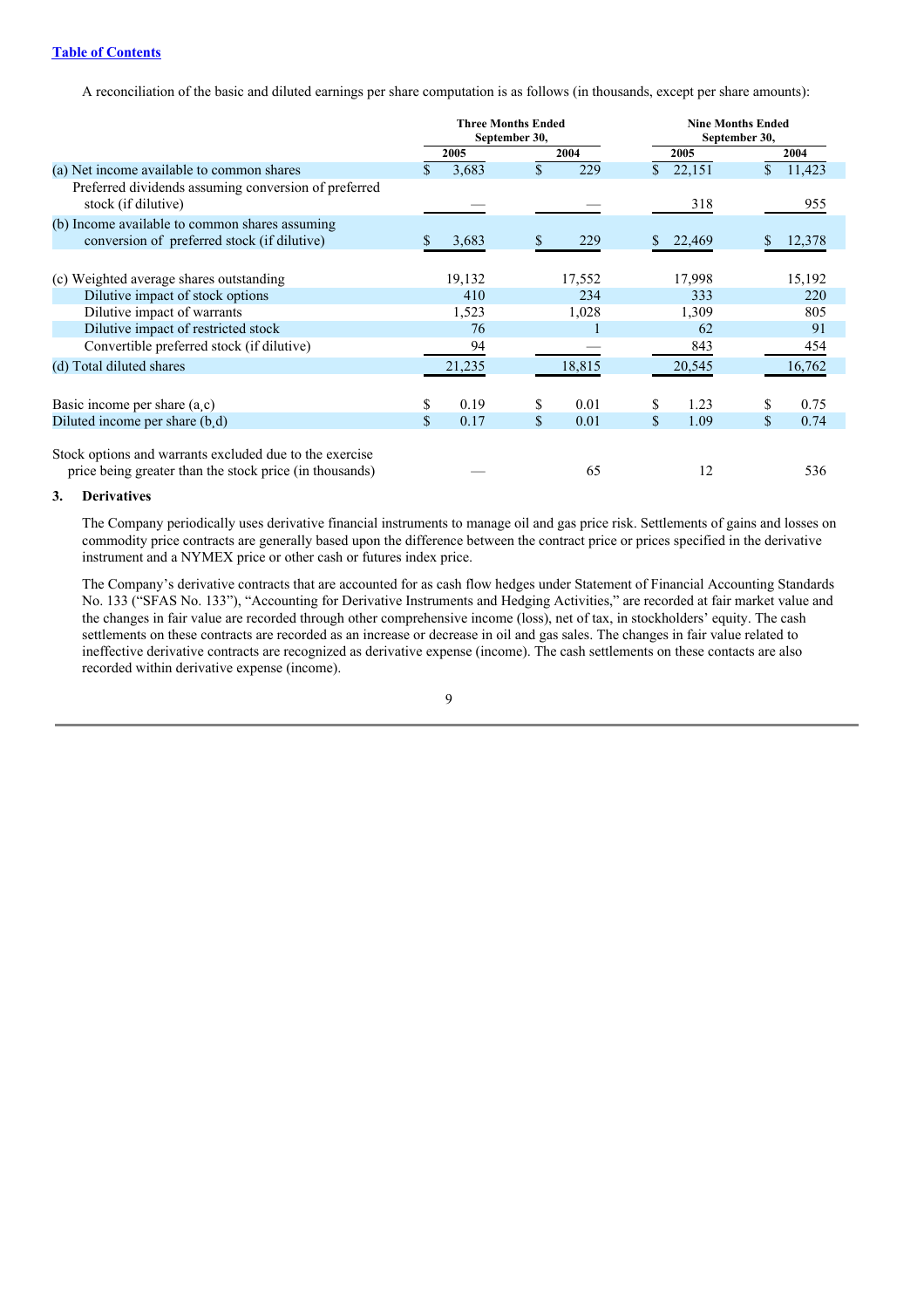Cash settlements on effective cash flow hedges during the three-month periods ended September 30, 2005 and 2004 resulted in a reduction of oil and gas sales of \$3.6 million and \$4.0 million, respectively. For the nine-month periods ended September 30, 2005 and 2004, cash settlements on effective cash flow hedges reduced oil and gas sales in the amount of \$8.3 million and \$7.2 million, respectively.

Cash settlements on ineffective derivative contracts were recorded as derivative expense in the amount of \$1.4 million and \$716,000 for the three-month and nine-month periods ended September 30, 2005 and 2004, respectively. These contracts were deemed ineffective as a result of a shortfall in production volumes due to downtime from the tropical storm activity in the third quarter of 2005 and 2004.

As a result of continued downtime due to damages caused by Hurricanes Katrina and Rita to oil and gas transmission lines and facilities owned by third parties, some of our derivative contracts for October and November 2005 have been deemed ineffective. Due to the fact that it is probable that the shortfall in production volumes will continue in October and November, we recognized a non-cash derivative expense of \$3.8 million for the three-month and nine-month periods ended September 30, 2005 to reclassify the unrealized loss on these contracts, which was included in other comprehensive (loss) to earnings. A similar charge of \$731,000 was recognized for the three-month and nine-month periods ended September 30, 2004 due to a production shortfall caused by Hurricane Ivan.

The following table summarizes derivative expense for the periods presented (in thousands):

|                                                        | <b>Three Months Ended</b><br>September 30, |       |  | <b>Nine Months Ended</b><br>September 30, |  |       |  |       |
|--------------------------------------------------------|--------------------------------------------|-------|--|-------------------------------------------|--|-------|--|-------|
|                                                        |                                            | 2005  |  | 2004                                      |  | 2005  |  | 2004  |
| Amortization of derivative contract premiums           |                                            | 394   |  |                                           |  | 1.306 |  |       |
| Change in fair value and settlements of ineffective    |                                            |       |  |                                           |  |       |  |       |
| derivative contracts                                   |                                            | 5.212 |  | 1.447                                     |  | 5.212 |  | 1.447 |
| Change in fair value and settlements of non-designated |                                            |       |  |                                           |  |       |  |       |
| derivative contracts                                   |                                            |       |  | 72                                        |  |       |  | 161   |
|                                                        |                                            | 5.606 |  | 1.519                                     |  | 6,518 |  | .608  |

The fair value of the outstanding oil and gas derivative contracts at September 30, 2005 was a current liability of \$10.4 million.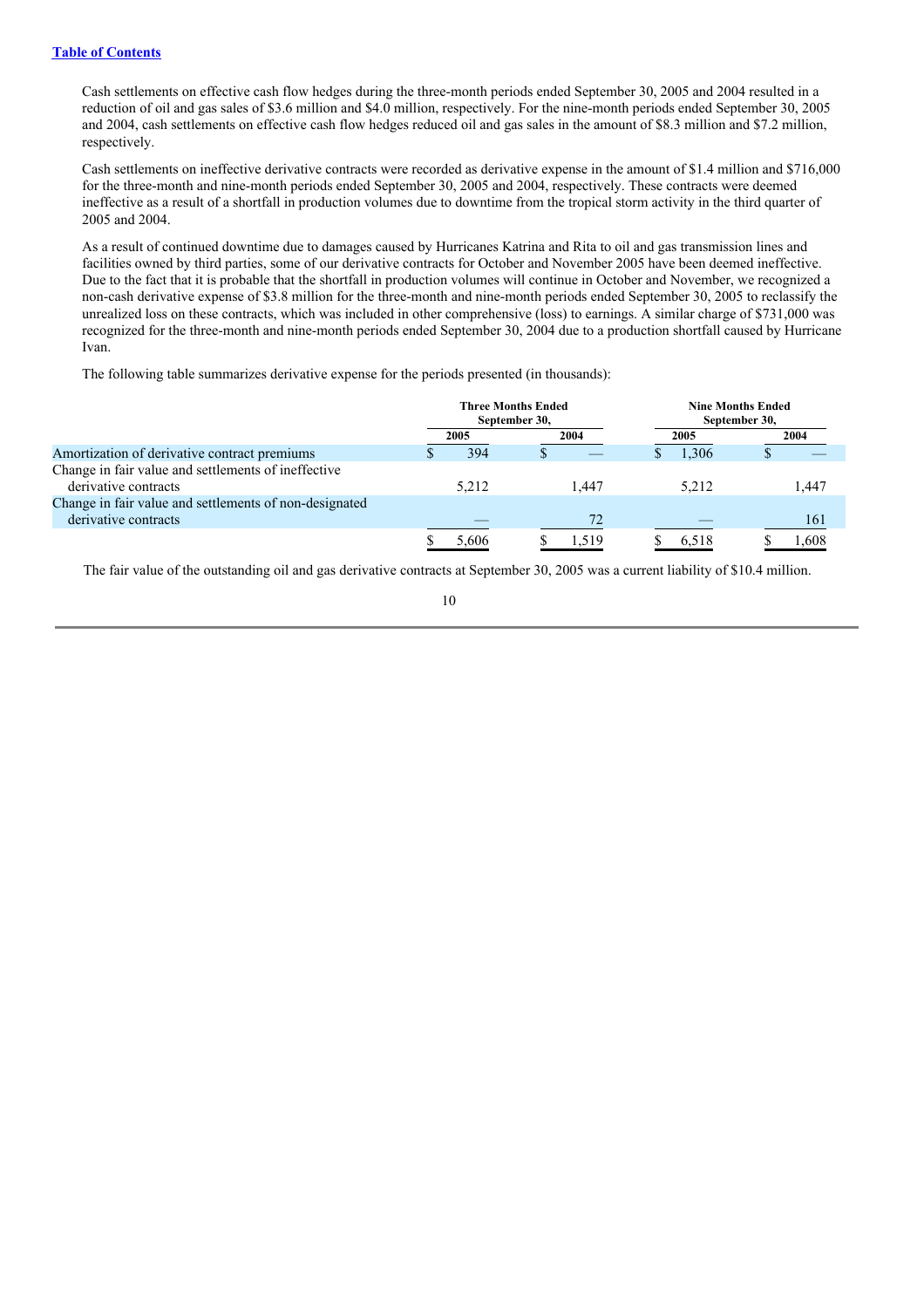Listed in the table below are the outstanding derivative contracts as of September 30, 2005:

Swaps

| Product     | Volumes per<br>Month | <b>Ouantity</b><br>Type | Average<br>Price | Period      |
|-------------|----------------------|-------------------------|------------------|-------------|
| Oil         | 15,000               | <b>Bbls</b>             | \$55.00          | 10/05-06/06 |
| <b>Puts</b> |                      |                         |                  |             |

|             |             |              | Average |                 |
|-------------|-------------|--------------|---------|-----------------|
|             | Volumes per | Ouantity     | Floor   |                 |
| Product     | Month       | Type         | Price   | Period          |
| Oil         | 7.000       | <b>Bbls</b>  | 35.00   | $10/05 - 12/05$ |
|             |             |              |         |                 |
| Natural Gas | 390,000     | <b>MMBtu</b> | 5.00    | 10/05           |
| Natural Gas | 100,000     | <b>MMBtu</b> | 5.00    | $10/05 - 12/05$ |

**Collars** 

|                 |             |              | Average | Average |                 |
|-----------------|-------------|--------------|---------|---------|-----------------|
|                 | Volumes per | Ouantity     | Floor   | Ceiling |                 |
| Product         | Month       | Type         | Price   | Price   | Period          |
| Oil             | 30,000      | <b>Bbls</b>  | \$32.50 | \$40.00 | $10/05 - 12/05$ |
| Oil             | 15,000      | <b>Bbls</b>  | \$35.00 | \$43.50 | 10/05-12/05     |
| Oil             | 15,333      | <b>Bbls</b>  | \$40.00 | \$50.00 | $10/05 - 12/05$ |
| O <sub>il</sub> | 15,000      | <b>Bbls</b>  | \$40.00 | \$54.00 | 10/05-12/05     |
| Oil             | 30,000      | <b>Bbls</b>  | \$60.00 | \$77.10 | $01/06 - 12/06$ |
|                 |             |              |         |         |                 |
| Natural Gas     | 300,000     | <b>MMBtu</b> | \$5.50  | \$7.75  | 10/05           |
| Natural Gas     | 100,000     | <b>MMBtu</b> | \$8.50  | \$12.16 | 10/05-09/06     |
| Natural Gas     | 200,000     | <b>MMBtu</b> | \$10.00 | \$16.00 | 11/05-03/06     |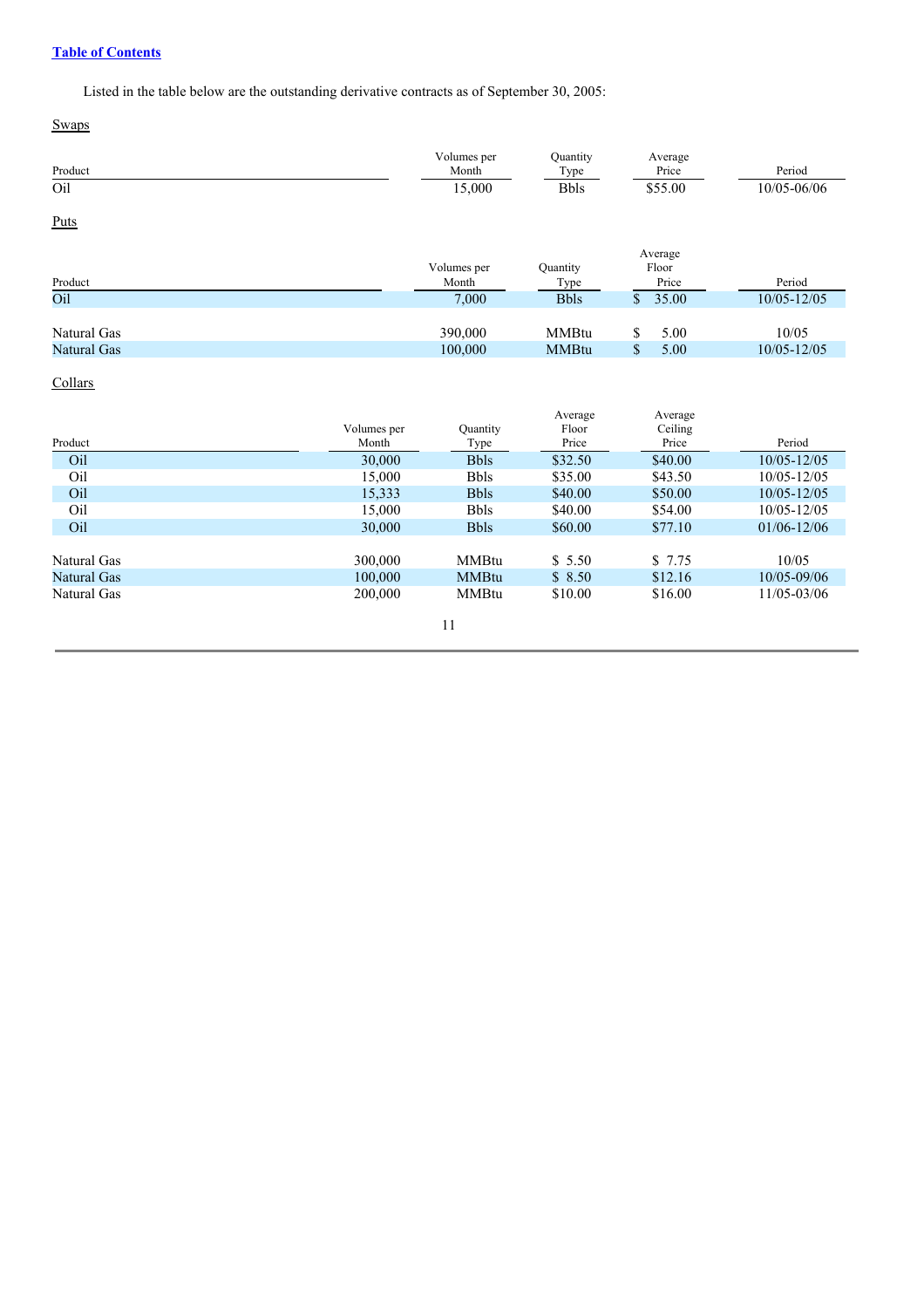# **4. Long-Term Debt**

Long-term debt consisted of the following at:

|                                                        | September 30,<br>2005 |         | December 31,<br>2004 |         |  |  |  |  |
|--------------------------------------------------------|-----------------------|---------|----------------------|---------|--|--|--|--|
|                                                        | (In thousands)        |         |                      |         |  |  |  |  |
| Senior Secured Credit Facility (matures July 31, 2007) | \$                    |         | S                    | 5,000   |  |  |  |  |
| 9.75% Senior Notes (due 2010), net of discount         |                       | 187,493 |                      | 186,216 |  |  |  |  |
| Capital lease                                          |                       | 1,264   |                      | 1,711   |  |  |  |  |
| Total debt                                             |                       | 188,757 |                      | 192.927 |  |  |  |  |
| Less current portion:                                  |                       |         |                      |         |  |  |  |  |
| Capital lease                                          |                       | 328     |                      | 576     |  |  |  |  |
| Long-term debt                                         |                       | 188,429 |                      | 192,351 |  |  |  |  |

On June 15, 2004, the Company closed on a three-year senior secured credit facility underwritten by Union Bank of California, N.A. The credit facility had an initial borrowing base of \$60 million, which was increased to \$70 million in the second quarter of 2005. The borrowing base is reviewed and redetermined semi-annually and can be increased to a maximum of \$175 million. Borrowings under the credit facility are secured by mortgages covering the Company's five largest fields. As of September 30, 2005, there were no borrowings outstanding under the facility; however, Callon had an aggregate of \$7.5 million in outstanding letters of credit issued under the credit facility. These letters of credit secure obligations under the outstanding hedging contracts described in Note 3 to the Consolidated Financial Statements. The outstanding letters of credit reduce the amount available for borrowings under the credit facility. As a result, \$62.5 million was available for future borrowings under the credit facility as of September 30, 2005.

As a result of refinancing a portion of the Company's debt in the first nine months of 2004, a loss on early extinguishment of debt in the amount of \$3.0 million was recognized. See Note 5 of Callon's Consolidated Financial Statements for the year ended December 31, 2004 included in the Company's Annual Report on Form 10-K filed March 10, 2005 for a more detailed description of the Company's long-term debt.

Certain of the Company's subsidiaries guarantee the Company's obligations under the \$200 million 9.75% Senior Notes due 2010. The subsidiary guarantors are 100% owned, all of the guarantees are full and unconditional and joint and several, the parent company has no independent assets or operations and any subsidiaries of the parent company other than the subsidiary guarantors are minor.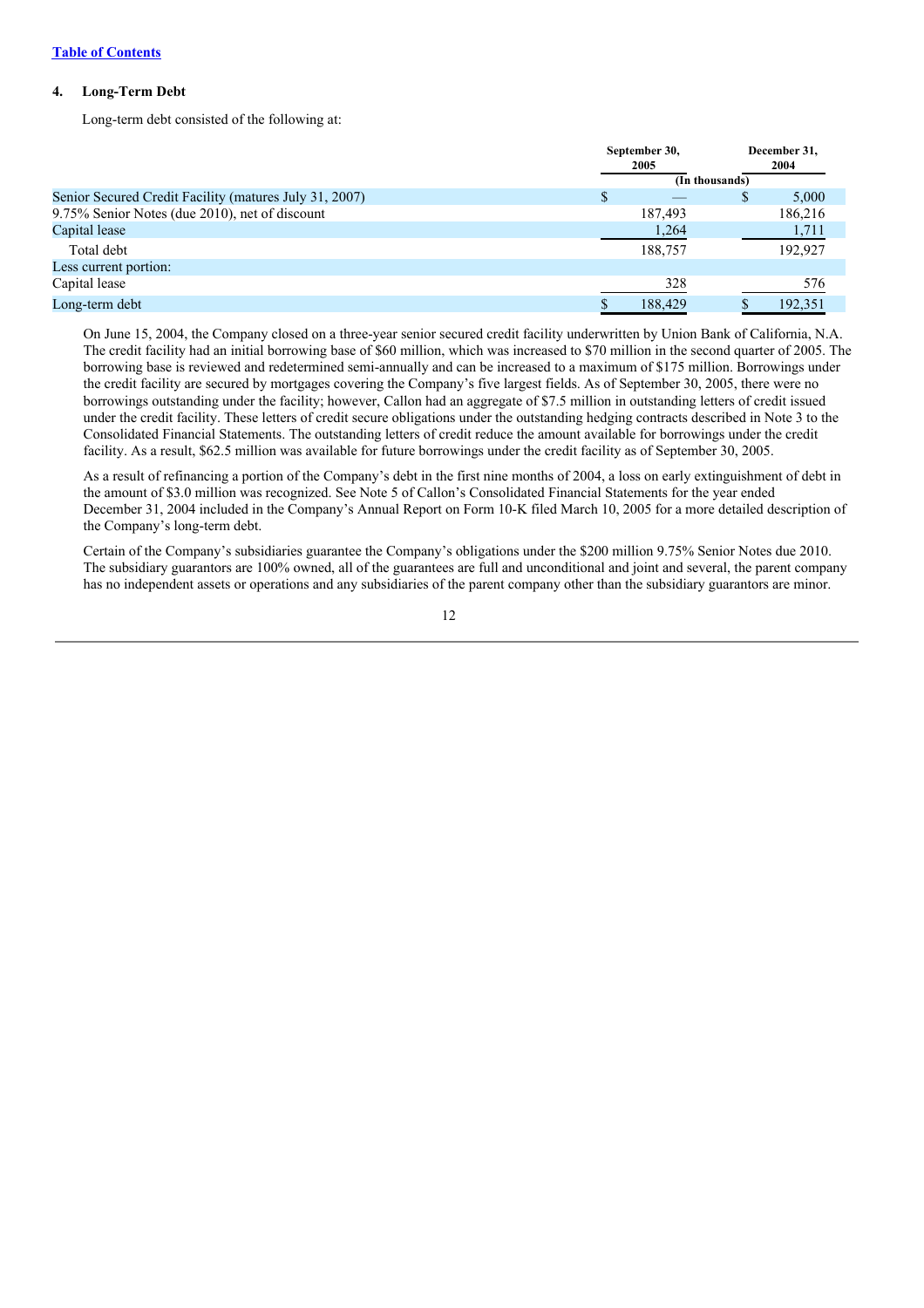#### **5. Income Taxes**

The Company follows the asset and liability method of accounting for deferred income taxes prescribed by Statement of Financial Accounting Standards No. 109 ("SFAS No. 109"), "Accounting for Income Taxes". The statement provides for the recognition of a deferred tax asset for deductible temporary timing differences, capital and operating loss carryforwards, statutory depletion carryforwards and tax credit carryforwards, net of a "valuation allowance". The valuation allowance is provided for that portion of the deferred tax asset for which it is deemed more likely than not that the deferred tax asset will not be realized.

SFAS 109 provides for the weighing of positive and negative evidence in determining whether it is more likely than not that a deferred tax asset is recoverable. The Company incurred losses in 2002 and 2003 and had losses on an aggregate basis for the threeyear period ended December 31, 2003. Because of these cumulative losses the Company established a valuation allowance of \$11.5 million against the Company's deferred tax asset as of December 31, 2003.

As a result of production from the Company's first two deepwater projects starting in November 2003, as well as refinancing its highest cost debt in 2004, the Company achieved profitable operations and had income on an aggregate basis for the three-year period ended December 31, 2004. As a result, the Company reversed the valuation allowance, which had a balance of \$7.0 million as of December 31, 2004.

During the first nine months of 2004, the Company revised the valuation allowance as a result of current year ordinary income, the impact of which was included in the Company's effective tax rate and resulted in no net income tax expense (benefit) for the period. The Company had income tax expense of \$11.1 million in the first nine months of 2005.

#### **6. Comprehensive Income**

A summary of the Company's comprehensive income (loss) is detailed below (in thousands):

|                                                    | <b>Three Months Ended</b><br>September 30, |       |  | <b>Nine Months Ended</b><br>September 30, |  |          |  |         |
|----------------------------------------------------|--------------------------------------------|-------|--|-------------------------------------------|--|----------|--|---------|
|                                                    |                                            | 2005  |  | 2004                                      |  | 2005     |  | 2004    |
| Net income                                         |                                            | 3.683 |  | 546                                       |  | \$22.469 |  | 12.378  |
| Other comprehensive income (loss):                 |                                            |       |  |                                           |  |          |  |         |
| Change in fair value of effective cash flow hedges |                                            | 257   |  | (4,291)                                   |  | (2,736)  |  | (8,230) |
| Total comprehensive income                         |                                            | 3.940 |  | (3,745)                                   |  | 19,733   |  | 4,148   |
|                                                    |                                            |       |  |                                           |  |          |  |         |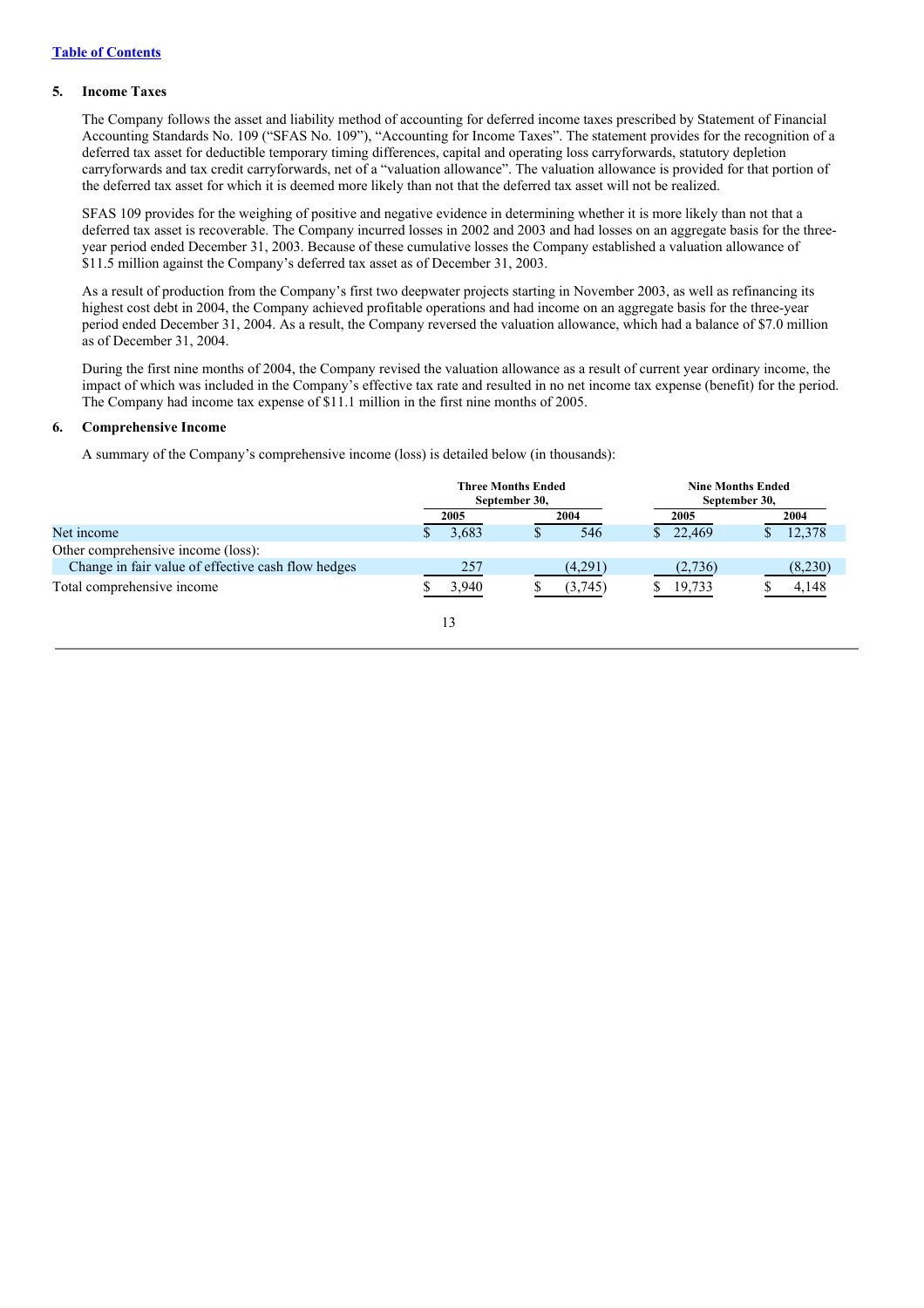# **7. Asset Retirement Obligations**

In June 2001, the FASB issued Statement of Financial Accounting Standards No. 143 ("SFAS 143"), "Accounting for Asset Retirement Obligations", effective for fiscal years beginning after June 15, 2002. As more fully discussed in Note 2 to the Consolidated Financial Statements for the year ended December 31, 2004, included in Callon's Annual Report on Form 10-K filed March 10, 2005, SFAS No. 143 essentially requires entities to record the fair value of a liability for legal obligations associated with the retirement of tangible long-lived assets and the associated asset retirement costs. Changes to the present value of the asset retirement obligations due to the passage of time are recorded as accretion expense in the Consolidated Statements of Operations.

Assets, primarily U.S. Government securities, of approximately \$8.0 million at September 30, 2005, are recorded as restricted investments. These assets are held in abandonment trusts dedicated to pay future abandonment costs of oil and gas properties in which the Company had sold a net profits interest ("NPI"). In September 2005, Callon purchased the NPI's which included the abandonment trusts. See Note 10 to the Consolidated Financial Statements for more detail on the NPI transaction.

The following table summarizes the activity for the Company's asset retirement obligation for the nine-month period ended September 30, 2005:

|                                                    | <b>Nine Months Ended</b><br>September 30, 2005 |  |  |  |  |
|----------------------------------------------------|------------------------------------------------|--|--|--|--|
| Asset retirement obligation at beginning of period | 38,282                                         |  |  |  |  |
| Accretion expense                                  | 2,495                                          |  |  |  |  |
| Net profits interest accretion                     | 331                                            |  |  |  |  |
| Liabilities incurred                               | 1,150                                          |  |  |  |  |
| Liabilities settled                                | (5,183)                                        |  |  |  |  |
| Revisions to estimate                              | (280)                                          |  |  |  |  |
| Asset retirement obligation at end of period       | 36,795                                         |  |  |  |  |
| Less: current asset retirement obligation          | (16,244)                                       |  |  |  |  |
| Long-term asset retirement obligation              | 20,551                                         |  |  |  |  |

#### **8. Suspended Medusa Oil Royalties**

In March 2005, pursuant to the Deepwater Royalty Relief Act, the Company was required to retroactively pay royalties for 2004 oil production to the Minerals Management Service ("MMS") on the Medusa deepwater property, which were accrued during 2004, in the amount of \$5.4 million. In addition, the Company is required to make monthly royalty payments in 2005. See Note 7 of Callon's Consolidated Financial Statements for the year ended December 31, 2004 included in the Company's Annual Report on Form 10-K filed March 10, 2005 for a more detailed description of the Deepwater Royalty Relief Act.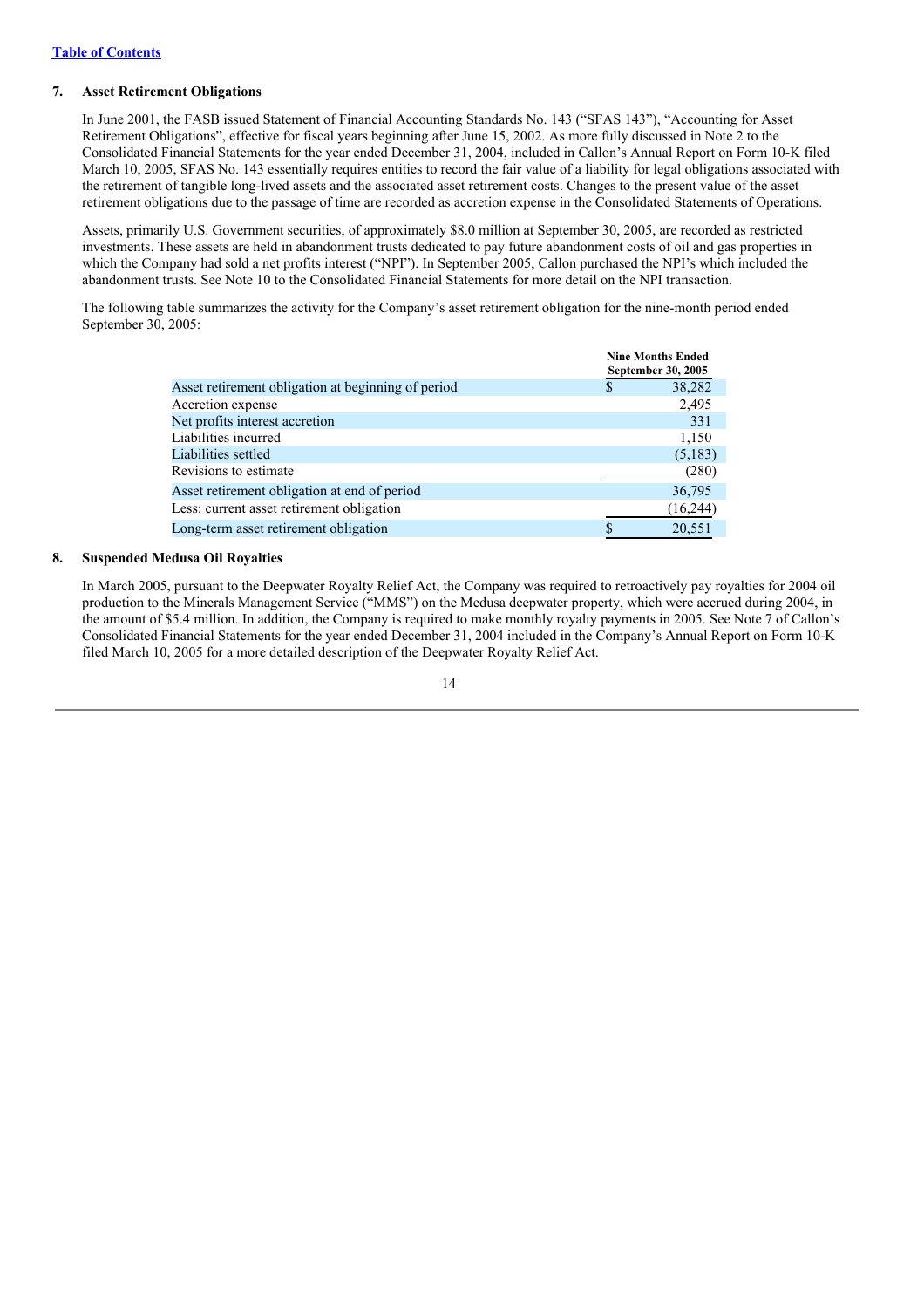# **9. Redemption of all Outstanding Shares of Preferred Stock**

On June 13, 2005, Callon called for redemption all of the Company's outstanding shares of \$2.125 Convertible Exchange Preferred Stock, Series A. A notice of redemption and letter of transmittal was mailed to all holders of record as of the close of business on June 10, 2005. Between June 13, 2005 and June 30, 2005, 180,173 shares of preferred stock were converted into 409,496 shares of the Company's common stock. Subsequent to June 30, 2005, 392,935 shares of preferred stock were converted into 893,076 shares of the Company's common stock. In addition, 23,563 shares of the Company's preferred stock were redeemed for \$606,000 on July 14, 2005.

# **10. Net Profits Interest**

From 1989 through 1994, the Company entered into separate agreements to purchase certain oil and gas properties, and in simultaneous transactions, entered into agreements to sell overriding royalty interest ("ORRI") in the acquired properties. These ORRI are in the form of NPI's equal to a significant percentage of the excess gross proceeds over costs, as defined by the agreements, from the acquired oil and gas properties. In September 2005, the Company purchased the NPI's for \$5 million before intervening operations. Included in the transaction were the abandonment trusts which were established at the inception of the NPI's for future plugging and abandonment liabilities. See Note 11 of Callon's Consolidated Financial Statements for the year ended December 31, 2004 included in the Company's Annual Report on Form 10-K filed March 10, 2005 for a more detailed description of the NPI's.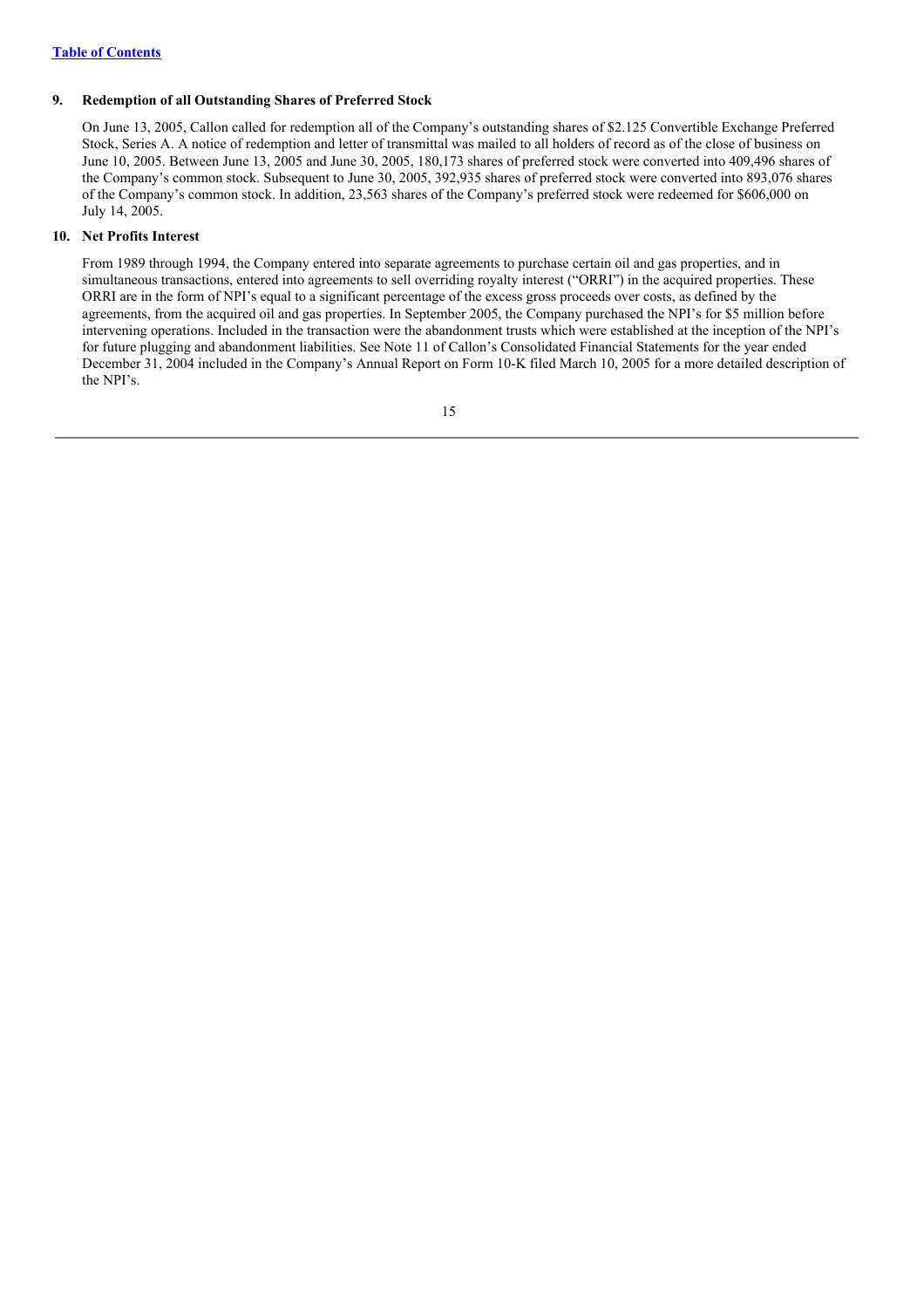#### **Item 2. MANAGEMENT'S DISCUSSION AND ANALYSIS OF FINANCIAL CONDITION AND RESULTS OF OPERATIONS**

#### **Forward-Looking Statements**

This report includes "forward-looking statements" within the meaning of Section 27A of the Securities Act of 1933 and Section 21E of the Securities Exchange Act of 1934. All statements other than statements of historical facts included in this report, including statements regarding our financial position, adequacy of resources, estimated reserve quantities, business strategies, plans, objectives and expectations for future operations and covenant compliance, are forward-looking statements. We can give no assurances that the assumptions upon which such forward-looking statements are based will prove to have been correct. Important factors that could cause actual results to differ materially from our expectations ("Cautionary Statements") are disclosed in the section entitled "Risk Factors" included in our Annual Report on Form 10-K for our most recent fiscal year, elsewhere in this report and from time to time in other filings made by us with the Securities and Exchange Commission. All subsequent written and oral forward-looking statements attributable to us or persons acting on our behalf are expressly qualified by the Cautionary Statements.

# **General**

Our revenues, profitability, future growth and the carrying value of our oil and gas properties are substantially dependent on prevailing prices of oil and gas, our ability to find, develop and acquire additional oil and gas reserves that are economically recoverable and our ability to develop existing proved undeveloped reserves. Our ability to maintain or increase our borrowing capacity and to obtain additional capital on attractive terms is also influenced by oil and gas prices. Prices for oil and gas are subject to large fluctuations in response to relatively minor changes in the supply of and demand for oil and gas, market uncertainty and a variety of additional factors beyond our control. These factors include weather conditions in the United States, the condition of the United States economy, the actions of the Organization of Petroleum Exporting Countries, governmental regulations, political stability in the Middle East and elsewhere, the foreign supply of oil and gas, the price of foreign imports and the availability of alternate fuel sources. Any substantial and extended decline in the price of oil or gas would have an adverse effect on the carrying value of our proved reserves, borrowing capacity, revenues, profitability and cash flows from operations. We use derivative financial instruments for price protection purposes on a limited amount of our future production, but do not use derivative financial instruments for trading purposes.

As a result of the tropical storms and hurricanes in the third quarter of 2005, we have incurred downtime which has continued into the fourth quarter of 2005. This downtime resulted in some of our derivative contracts being deemed ineffective due to the production shortfall. See Note 3 to the Consolidated Financial Statements for more detail on our derivative contracts.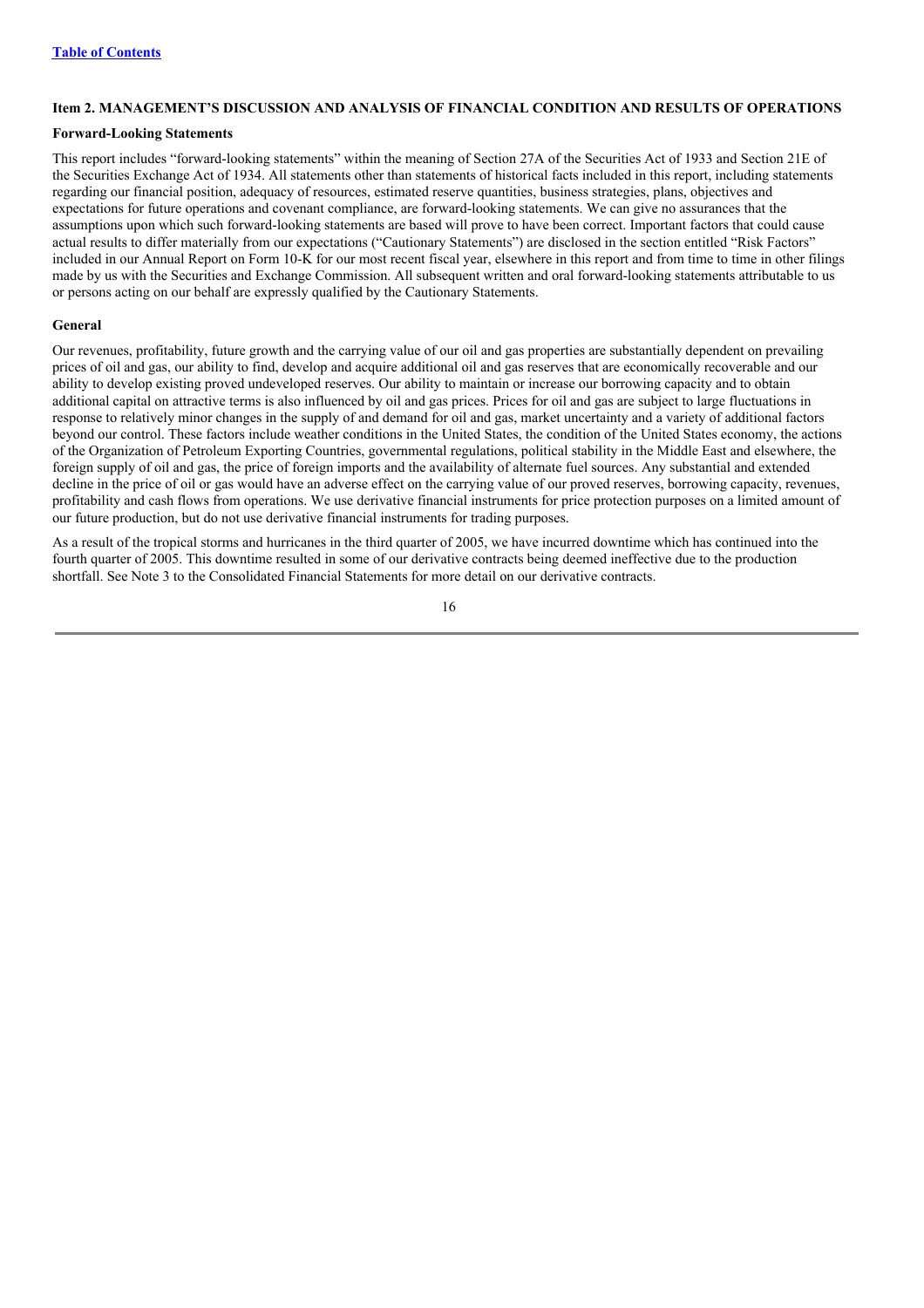The following discussion is intended to assist in an understanding of our historical financial position and results of operations. Our historical financial statements and notes thereto included elsewhere in this quarterly report contain detailed information that should be referred to in conjunction with the following discussion.

# **Liquidity and Capital Resources**

Our primary sources of capital are cash flows from operations, borrowings from financial institutions and the sale of debt and equity securities. On September 30, 2005, we had net cash and cash equivalents of \$25.8 million and \$62.5 million of availability under our senior secured credit facility. Cash provided from operating activities during the nine-month period ended September 30, 2005 totaled \$86.1 million. Cash provided by operating activities for 2005 has increased compared to 2004, primarily due to increased oil and gas prices. Net capital expenditures from the cash flow statement for the nine-month period ended September 30, 2005 totaled \$57.4 million. Dividends paid on preferred stock were \$318,000 for the nine-month period ended September 30, 2005.

On June 13, 2005, we called for redemption all of our outstanding shares of \$2.125 Convertible Exchange Preferred Stock, Series A. A notice of redemption and letter of transmittal was mailed to all holders of record as of the close of business on June 10, 2005. Between June 13, 2005 and June 30, 2005, 180,173 shares of preferred stock had been converted into 409,496 shares of our common stock. Subsequent to June 30, 2005, 392,935 shares of preferred stock were converted into 893,076 shares of our common stock. In addition, 23,563 shares of our preferred stock were redeemed for \$606,000 on July 14, 2005. As a result of the redemption, we will benefit from an annual cash savings of \$1.3 million in future dividend payments.

On June 15, 2004, we closed on a three-year senior secured credit facility underwritten by Union Bank of California, N.A. The credit facility had an initial borrowing base of \$60 million, which was increased to \$70 million in the second quarter of 2005. The borrowing base is reviewed and redetermined semi-annually and can be increased to a maximum of \$175 million. As of September 30, 2005, there were no borrowings outstanding under the facility; however, we had an aggregate of \$7.5 million in outstanding letters of credit issued under the credit facility. These letters of credit secure obligations under the outstanding hedging contracts described in Note 3 to the Consolidated Financial Statements. The outstanding letters of credit reduce the amount available for borrowings under the credit facility. As a result, \$62.5 million was available for future borrowings under the credit facility as of September 30, 2005.

The Indenture governing our 9.75% Senior Notes due 2010 and our senior secured credit facility contain various covenants, including restrictions on additional indebtedness and payment of cash dividends. In addition, our senior secured credit facility contains covenants for maintenance of certain financial ratios. We were in compliance with these covenants at September 30, 2005. See Note 5 of the Consolidated Financial Statements for the year ended December 31, 2004 included in our Annual Report on Form 10-K filed March 10, 2005 for a more detailed discussion of long-term debt.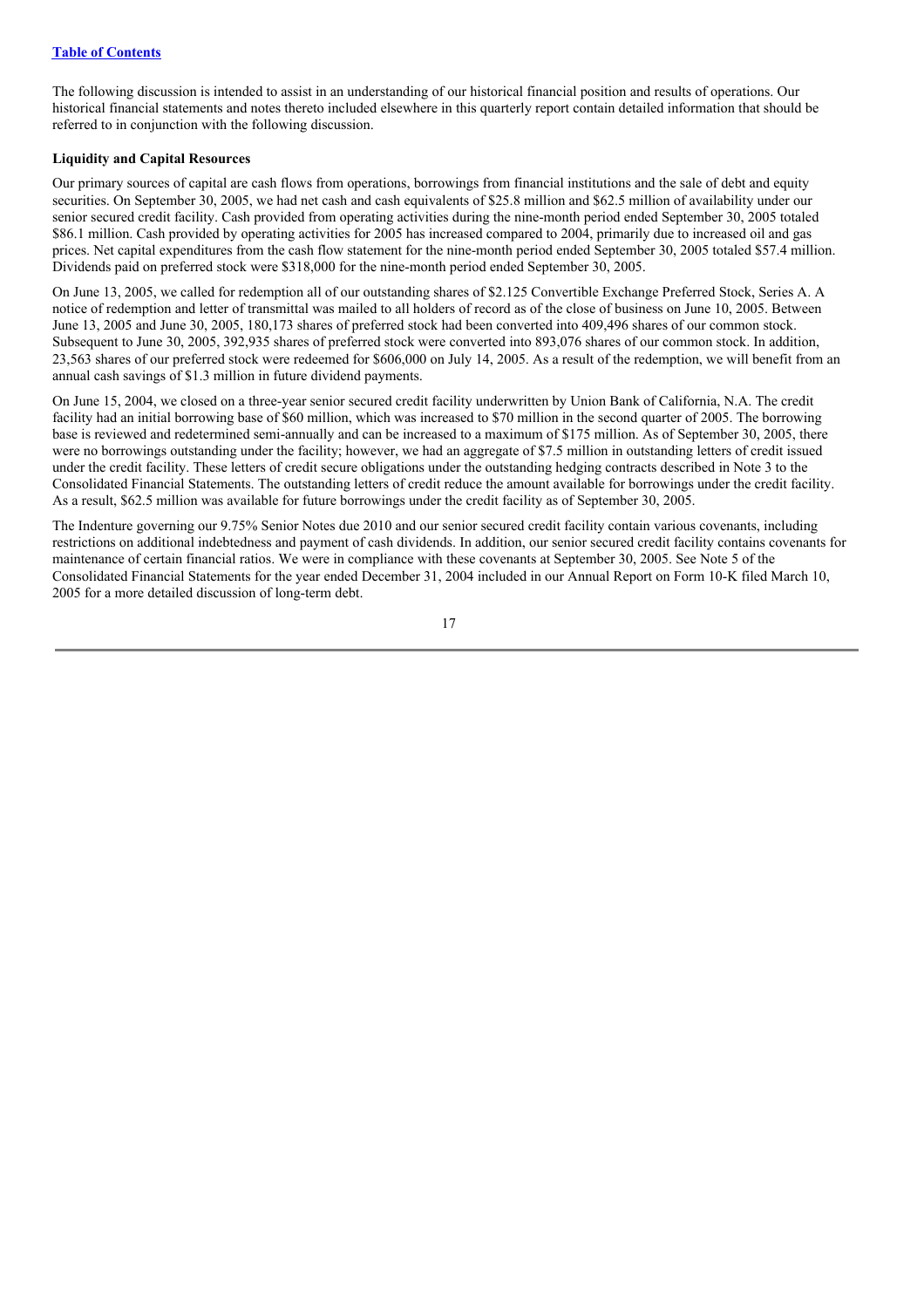Our capital expenditure plans for 2005, including capitalized interest and general and administrative expenses, will require \$90.0 million of funding. We anticipate that cash flow generated from operations during 2005 and current availability under our senior secured credit facility, if necessary, will provide the \$96.0 million of capital necessary to fund these planned capital expenditures as well as our asset retirement obligations. See the Capital Expenditures section below for a more detailed discussion of our capital expenditures for 2005.

The following table describes our outstanding contractual obligations (in thousands) as of September 30, 2005:

| Contractual<br><b>Obligations</b>       | Total   | <b>Less Than</b><br><b>One Year</b> | <b>One-Three</b><br>Years | <b>Four-Five</b><br>Years | <b>After-Five</b><br>Years |  |
|-----------------------------------------|---------|-------------------------------------|---------------------------|---------------------------|----------------------------|--|
| Senior Secured Credit Facility          |         |                                     |                           |                           |                            |  |
| 9.75% Senior Notes                      | 200,000 |                                     |                           |                           | 200,000                    |  |
| Capital Lease (future minimum payments) | 1.891   | 517                                 | 625                       | 449                       | 300                        |  |
| Throughput Commitments:                 |         |                                     |                           |                           |                            |  |
| Medusa Spar                             | 13.680  | 3.940                               | 5.908                     | 3,832                     |                            |  |
| Medusa Oil Pipeline                     | 669     | 218                                 | 217                       | 117                       | 117                        |  |
|                                         | 216,240 | 4,675                               | 6,750                     | 4,398                     | 200,417                    |  |

# **Capital Expenditures**

Capital expenditures from the cash flow statement for exploration and development costs related to oil and gas properties totaled approximately \$57 million for the nine months ended September 30, 2005. We incurred approximately \$6 million in costs in the Gulf of Mexico Deepwater Area related primarily to the drilling and completion of a development well at North Medusa. Interest of approximately \$4 million and general and administrative costs allocable directly to exploration and development projects of approximately \$5 million were capitalized for the first nine months of 2005. Our Gulf of Mexico Shelf Area expenditures accounted for approximately \$29 million of total capital expenditures for the nine-months ended September 30, 2005, which included the drilling of six wells, two of which will be completed in the fourth quarter, the completion of a 2004 shelf well and the rework of three existing shelf wells. The remainder of the capital expended includes the acquisition of seismic and leases and the purchase of the NPI's as further discussed in Note 10 to the Consolidated Financial Statements.

Capital expenditures for the remainder of 2005 are forecast to be approximately \$33 million and include:

- **•** the completion and development of six shelf wells;
- the non-discretionary drilling of exploratory wells;
- **•** the acquisition of seismic and leases; and
- **•** capitalized interest and general and administrative costs.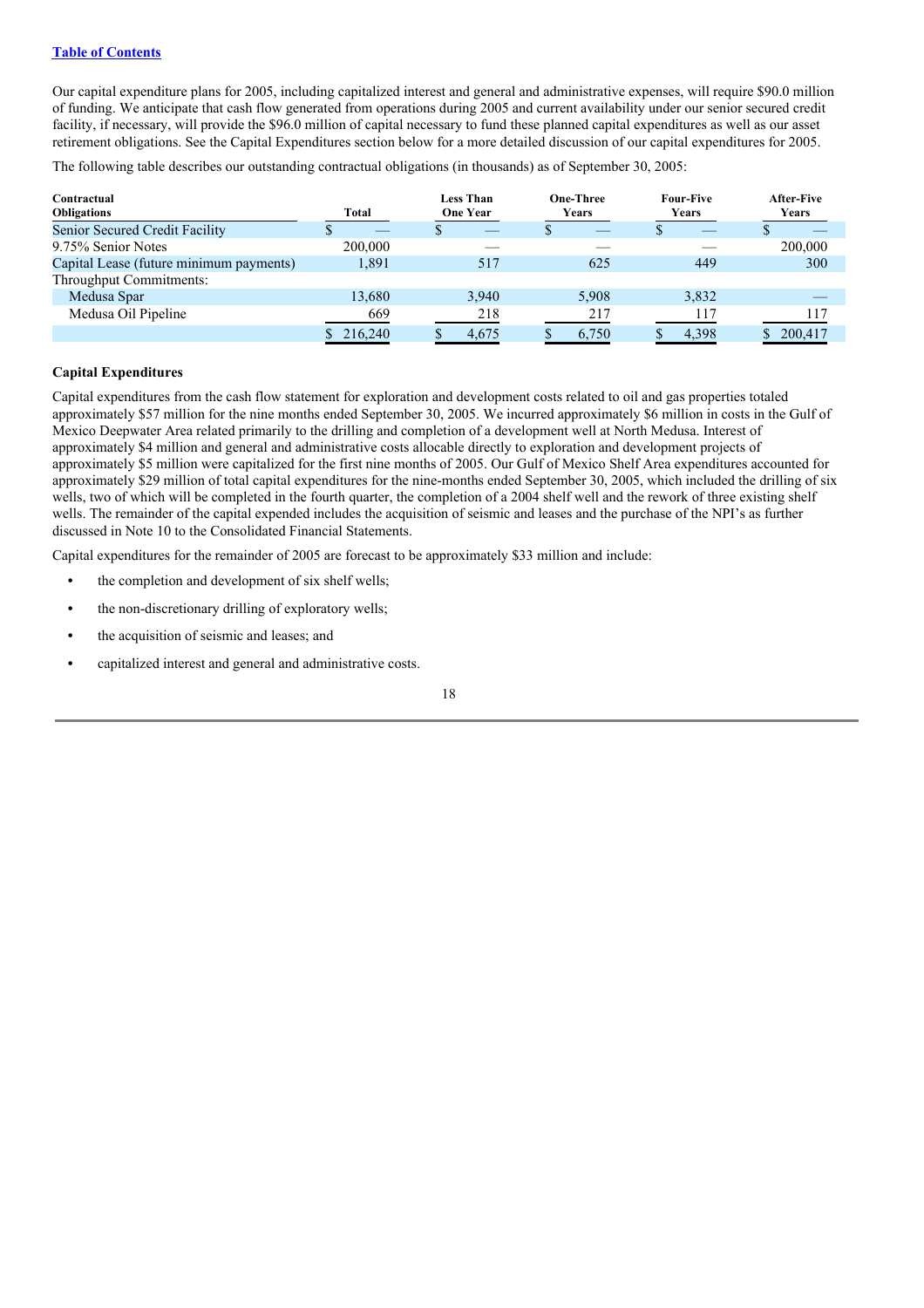# **Third Quarter Hurricane Activity**

During the third quarter of 2005, we encountered five tropical storms and hurricanes which have caused all of our fields located in the Gulf of Mexico area to be shut-in at various times during the quarter. In addition, Hurricanes Katrina and Rita, being the most devastating of these tropical weather systems, caused substantial downtime which is still on-going and is primarily due to damage incurred to oil and gas transmission lines and production facilities owned by third parties. Repairs are being made; however, timing for resuming production from all fields is still unknown.

Our major fields, Medusa, Habanero and Mobile Bay Blocks 863, 864, 907, 952, 953 and 955, incurred damage; but the fields are being repaired and will be ready to go online as soon as the third party transmission lines and production facilities are repaired. Our properties are insured and we expect to get reimbursed for most of our costs incurred for damage repairs, less our \$250,000 deductible per occurrence. We estimated that our cost to repair the hurricane damages will be approximately \$4.0 million. As of September 30, 2005, we expensed approximately \$116,000 and \$130,000 for Hurricane's Katrina and Rita, respectively.

Production from these fields represented approximately 80% of our production for the six months ended June 30, 2005. Prior to Hurricane Katrina our average daily production rate was over 60 MMcfe. Our current daily production rate is approximately 13 MMcfe and a return to full production is not expected until the first quarter of 2006.

#### **Off-Balance Sheet Arrangements**

In December 2003, we announced the formation of a limited liability company, Medusa Spar LLC, which now owns a 75% undivided ownership interest in the deepwater Spar production facilities on our Medusa field in the Gulf of Mexico. We contributed a 15% undivided ownership interest in the production facility to Medusa Spar LLC in return for approximately \$25 million in cash and a 10% ownership interest in the LLC. The LLC will earn a tariff based upon production volume throughput from the Medusa area. We are obligated to process our share of production from the Medusa field and any future discoveries in the area through the Spar production facilities. This arrangement allows us to defer the cost of the Spar production facility over the life of the Medusa field. Our cash proceeds were used to reduce the balance outstanding under our senior secured credit facility. The LLC used \$83.7 million of cash proceeds from non-recourse financing and a cash contribution by one of the LLC owners to acquire its 75% interest in the Spar. The balance of Medusa Spar LLC is owned by Oceaneering International, Inc. (NYSE:OII) and Murphy Oil Corporation (NYSE:MUR). We are accounting for our 10% ownership interest in the LLC under the equity method.

$$
19 \\
$$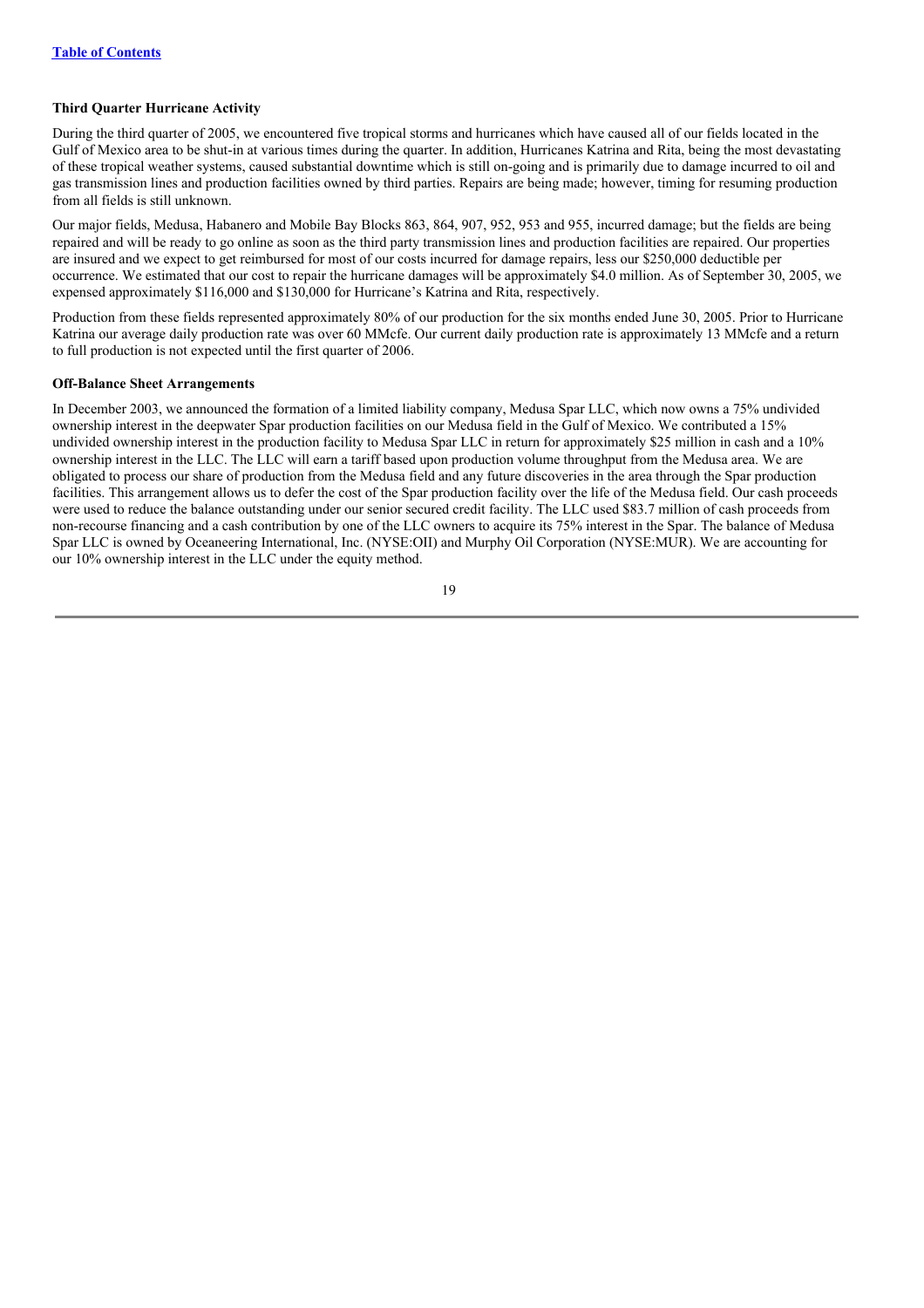# **Results of Operations**

The following table sets forth certain unaudited operating information with respect to the Company's oil and gas operations for the periods indicated:

|                                                     | <b>Three Months Ended</b><br>September 30, |        |              |        | <b>Nine Months Ended</b><br>September 30, |         |    |        |
|-----------------------------------------------------|--------------------------------------------|--------|--------------|--------|-------------------------------------------|---------|----|--------|
|                                                     |                                            | 2005   |              | 2004   |                                           | 2005    |    | 2004   |
| Net production :                                    |                                            |        |              |        |                                           |         |    |        |
| Oil (MBbls)                                         |                                            | 382    |              | 376    |                                           | 1,613   |    | 1,354  |
| Gas (MMcf)                                          |                                            | 1,510  |              | 2,405  |                                           | 6,570   |    | 8,924  |
| Total production (MMcfe)                            |                                            | 3,804  |              | 4,659  |                                           | 16,246  |    | 17,050 |
| Average daily production (MMcfe)                    |                                            | 41.3   |              | 50.6   |                                           | 59.5    |    | 62.2   |
| Average sales price:                                |                                            |        |              |        |                                           |         |    |        |
| $Oil$ (Bbls) (a)                                    | $\mathbb{S}$                               | 46.16  | $\mathbb{S}$ | 27.83  | $\mathbb{S}$                              | 41.01   | \$ | 29.63  |
| Gas (Mcf)                                           |                                            | 9.32   |              | 6.11   |                                           | 7.65    |    | 6.11   |
| Total (Mcfe)                                        |                                            | 8.34   |              | 5.40   |                                           | 7.16    |    | 5.55   |
| Oil and gas revenues:                               |                                            |        |              |        |                                           |         |    |        |
| Oil revenue                                         | $\mathbf{s}$                               | 17,649 | $\mathbb{S}$ | 10,457 | \$                                        | 66,142  | \$ | 40,120 |
| Gas revenue                                         |                                            | 14,073 |              | 14,681 |                                           | 50,260  |    | 54,543 |
| Total                                               | \$                                         | 31,722 | \$           | 25,138 | \$                                        | 116,402 | \$ | 94,663 |
|                                                     |                                            |        |              |        |                                           |         |    |        |
| Oil and gas production costs:                       |                                            |        |              |        |                                           |         |    |        |
| Lease operating expense                             | \$                                         | 5,649  | $\mathbb S$  | 5,771  | $\mathbb{S}$                              | 18,382  | \$ | 17,062 |
| Additional per Mcfe data:                           |                                            |        |              |        |                                           |         |    |        |
| Sale price                                          | \$                                         | 8.34   | $\mathbb{S}$ | 5.40   | $\mathbb{S}$                              | 7.16    | \$ | 5.55   |
| Lease operating expense                             |                                            | 1.49   |              | 1.24   |                                           | 1.13    |    | 1.00   |
| Operating margin                                    | \$                                         | 6.85   | \$           | 4.16   | \$                                        | 6.03    | \$ | 4.55   |
|                                                     |                                            |        |              |        |                                           |         |    |        |
| Depletion, depreciation and amortization            | \$                                         | 2.45   | \$           | 2.18   | \$                                        | 2.36    | \$ | 2.14   |
| General and administrative (net of management fees) | \$                                         | 0.42   | \$           | 0.32   | \$                                        | 0.38    | \$ | 0.40   |

(a) Below is a reconciliation of the average NYMEX price to the average realized sales price per barrel of oil:

| Average NYMEX oil price                    | 63.19  | 43.87   | 55.40  | 39.11  |
|--------------------------------------------|--------|---------|--------|--------|
| Basis differential and quality adjustments | (6.98) | (4.77)  | (8.04) | (3.40) |
| Transportation                             | (1.25) | (1.27)  | (1.28) | (1.27) |
| Hedging                                    | (8.80) | (10.00) | (5.07) | (4.81) |
| Average realized oil price                 | 46.16  | 27.83   | 41.01  | 29.63  |
|                                            |        |         |        |        |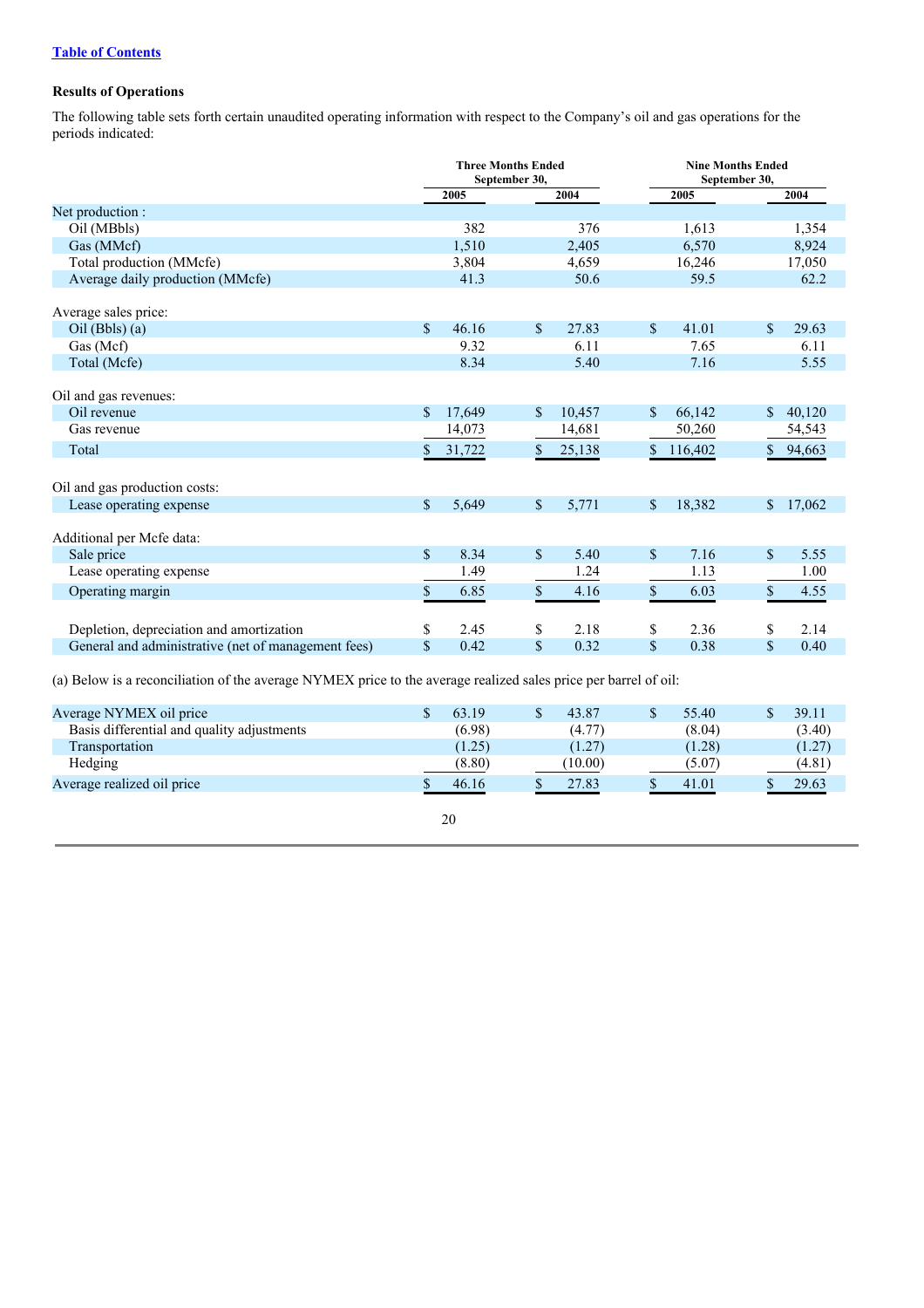# Comparison of Results of Operations for the Three Months Ended September 30, 2005 and the Three Months Ended **September 30, 2004.**

# Oil and Gas Production and Revenues

Total oil and gas revenues increased 26% to \$31.7 million in the third quarter of 2005 from \$25.1 million in the third quarter of 2004. The increase was due to higher product prices. Total production on an equivalent basis for the third quarter of 2005 decreased by 18% versus the third quarter of 2004.

Gas production during the third quarter of 2005 totaled 1.5 Bcf and generated \$14.1 million in revenues compared to 2.4 Bcf and \$14.7 million in revenues during the same period in 2004. The average gas price after hedging impact for the third quarter of 2005 was \$9.32 per Mcf compared to \$6.11 per Mcf for the same period last year. The decrease in production was primarily due to downtime in the third quarter related to tropical storm and hurricane activity and normal and expected decline in production from our Mobile Bay area fields and older properties. The decrease was partially offset by production from our new wells at High Island Block 119.

Oil production during the third quarter of 2005 totaled 382,000 barrels and generated \$17.6 million in revenues compared to 376,000 barrels and \$10.5 million in revenues for the same period in 2004. The average oil price received after hedging impact in the third quarter of 2005 was \$46.16 per barrel compared to \$27.83 per barrel in the third quarter of 2004. The increase in production for the third quarter of 2005 compared to the third quarter of 2004 was due to higher production from Medusa, which was partially offset by downtime associated with the third quarter tropical storm and hurricane activity.

# Lease Operating Expenses

Lease operating expenses were \$5.6 million for the three-month period ended September 30, 2005, a decrease of \$122,000 compared to the same period in 2004.

#### Depreciation, Depletion and Amortization

Depreciation, depletion and amortization for the three months ended September 30, 2005 and 2004 was \$9.3 million and \$10.1 million, respectively. The 8% decrease was primarily due to lower production volumes for the third quarter of 2005 compared to the same period last year. The decrease was partially offset by a higher average depletion rate.

# Accretion Expense

Accretion expense for the three-month periods ended September 30, 2005 and 2004 of \$864,000 and \$825,000, respectively, represents accretion of our asset retirement obligations. The increase was due to the addition of plugging and abandonment obligations. See Note 7 to the Consolidated Financial Statements.

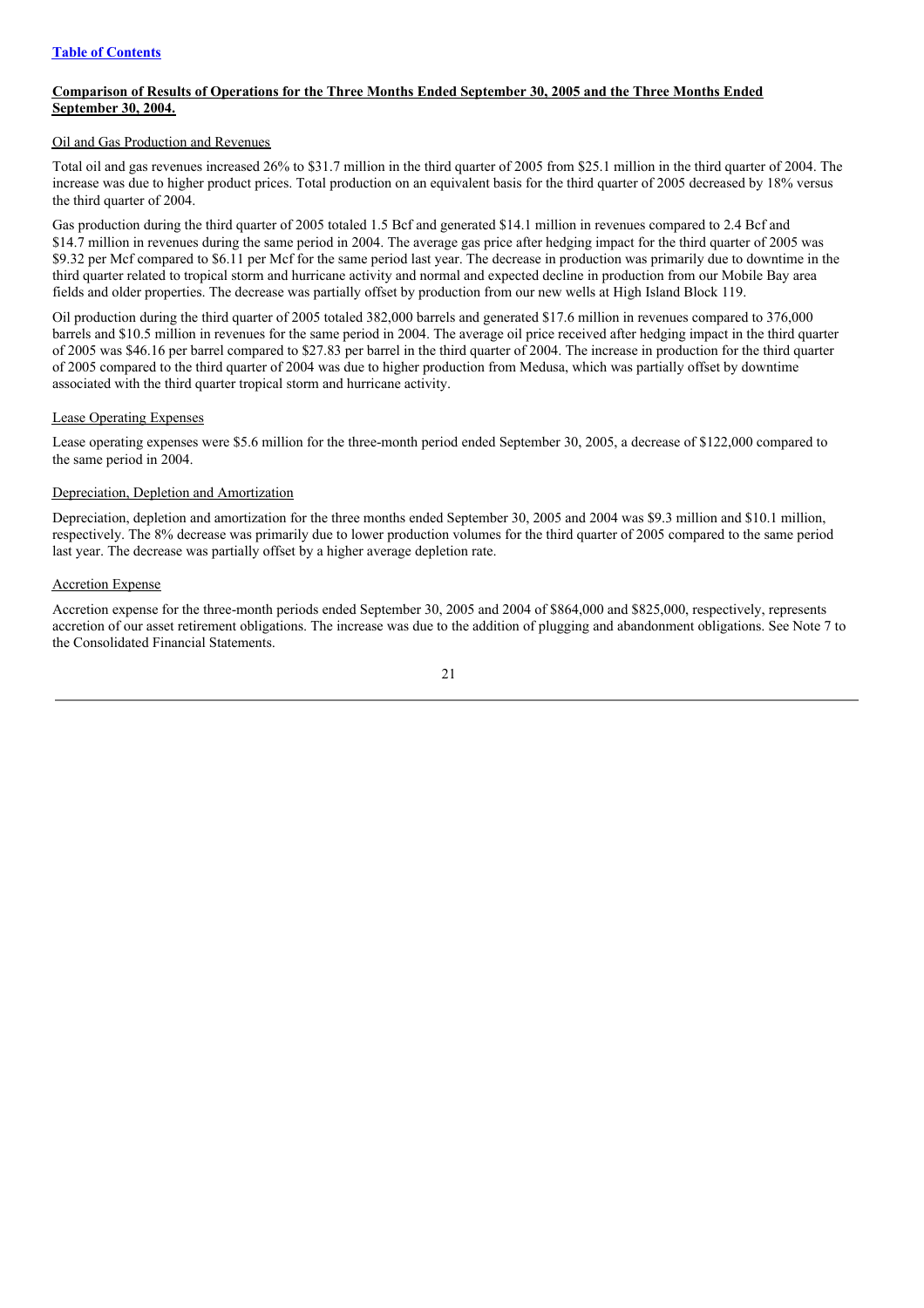# General and Administrative

General and administrative expenses, net of amounts capitalized, were \$1.6 million and \$1.5 million for the three-month periods ended September 30, 2005 and 2004, respectively. The 6% increase was primarily due to reduced capitalized overhead in the third quarter of 2005.

# Interest Expense

Interest expense decreased by 10% to \$4.1 million during the three months ended September 30, 2005 from \$4.5 million during the three months ended September 30, 2004. This decrease is primarily attributable to an equity offering which was completed in the second quarter of 2004 in which a portion of the proceeds were used to redeem \$33 million of 11% Senior Subordinated Notes due December 15, 2005 in the third quarter of 2004.

# Loss on Early Extinguishment of Debt

A loss of \$532,000 was recognized during the three-month period ended September 30, 2004 in connection with the write-off of unamortized deferred financing costs associated with the early extinguishment of the \$33 million of 11% Senior Subordinated Notes due December 15, 2005.

# Income Taxes

Income tax expense was \$1.6 million for the three-month period ended September 30, 2005 compared to zero for the same period last year. The increase was due to an increase in income before income taxes and no reversal of valuation allowance in the third quarter of 2005.

A valuation allowance of \$11.5 million was established against our deferred tax asset as of December 31, 2003. We revised the valuation allowance in the third quarter of 2004 by the amount of income tax expense resulting from third quarter ordinary income, the impact of which was included in our effective tax rate and resulted in no net income tax expense (benefit) for the third quarter of 2004. At year-end 2004, the remaining balance in the valuation allowance was reversed. See Note 5 to the Consolidated Financial Statements for a detailed discussion of the valuation allowance.

22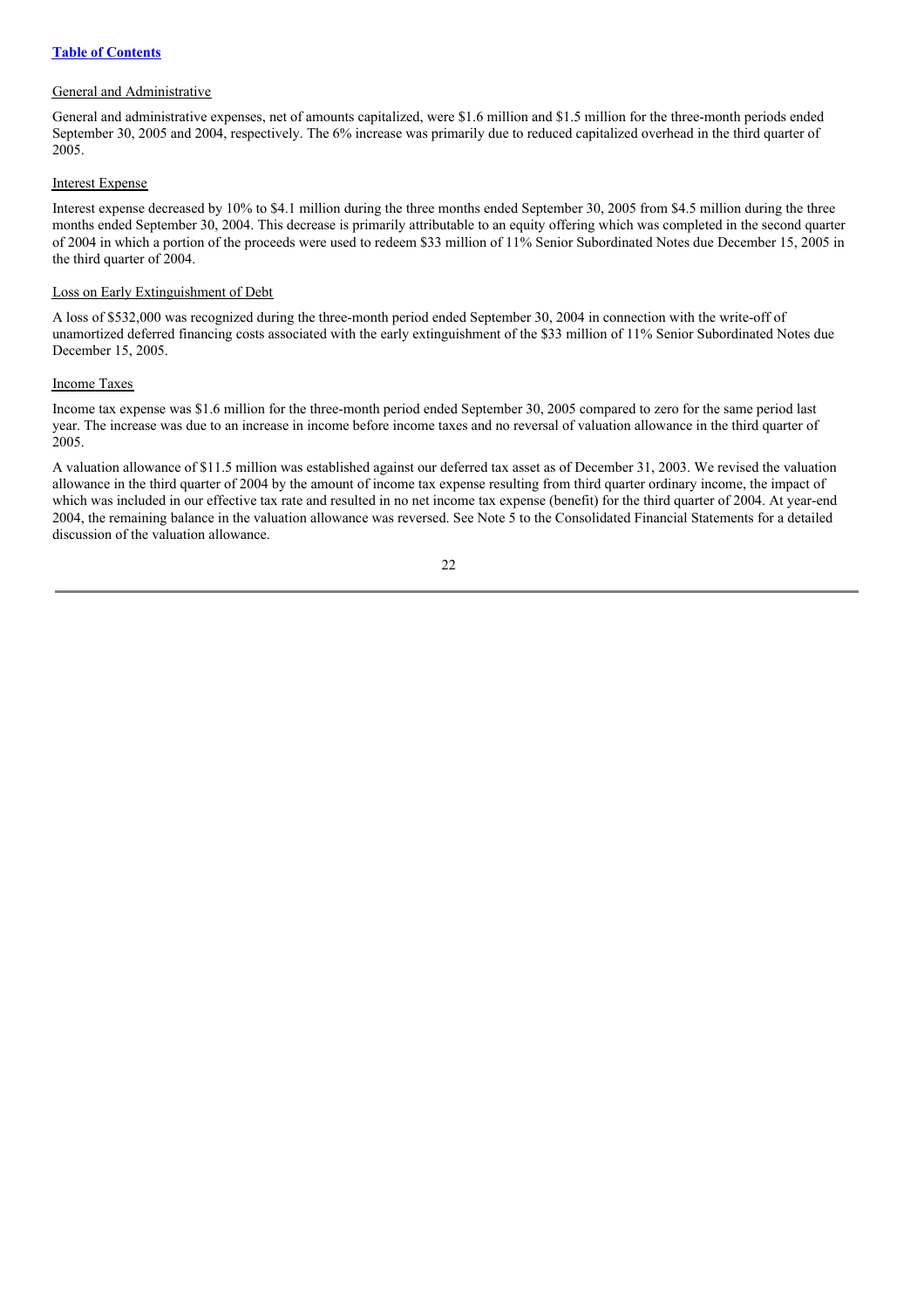# Comparison of Results of Operations for the Nine Months Ended September 30, 2005 and the Nine Months Ended September 30, **2004.**

# Oil and Gas Production and Revenues

Total oil and gas revenues increased 23% to \$116.4 million during the first nine months of 2005 from \$94.7 million for the same period in 2004. The increase was due to higher product prices. Total production on an equivalent basis for the nine months ended September 30, 2005 decreased by 5% compared to the nine months ended September 30, 2004.

Gas production during the first nine months of 2005 totaled 6.6 Bcf and generated \$50.3 million in revenues compared to 8.9 Bcf and \$54.5 million in revenues during the same period in 2004. The average gas price after hedging impact for the nine-month period ended September 30, 2005 was \$7.65 per Mcf compared to \$6.11 per Mcf for the same period last year. The decrease in production was primarily due to downtime in the third quarter related tropical storm and hurricane activity and normal and expected decline in production from our Mobile Bay area fields and older properties. The decrease was partially offset by higher production from Medusa and production from our new wells at High Island Block 119.

Oil production during the nine-month period ended September 30, 2005 totaled 1,613,000 barrels and generated \$66.1 million in revenues compared to 1,354,000 barrels and \$40.1 million in revenues for the same period in 2004. The average oil price received after hedging impact in the nine-month period ended September 30, 2005 was \$41.01 per barrel compared to \$29.63 per barrel in the same period last year. The increase in production for the nine-month period ending September 30, 2005 compared to the same period in 2004 was due to the higher production from Medusa, which was partially offset by downtime associated with the third quarter tropical storm and hurricane activity.

# Lease Operating Expenses

Lease operating expenses for the nine-month period ended September 30, 2005 increased to \$18.4 million compared to \$17.1 million for the same period in 2004. The 8% increase was primarily due to lease operating expenses related to our deepwater property, Medusa, which had higher throughput charges as a result of higher production rates and the addition of our High Island Block 119 field, which began producing in the third quarter of 2004.

# Depreciation, Depletion and Amortization

Depreciation, depletion and amortization for the nine months ended September 30, 2005 and 2004 was \$38.4 million and \$36.5 million, respectively. The 5% increase was due to a higher average depletion rate.

23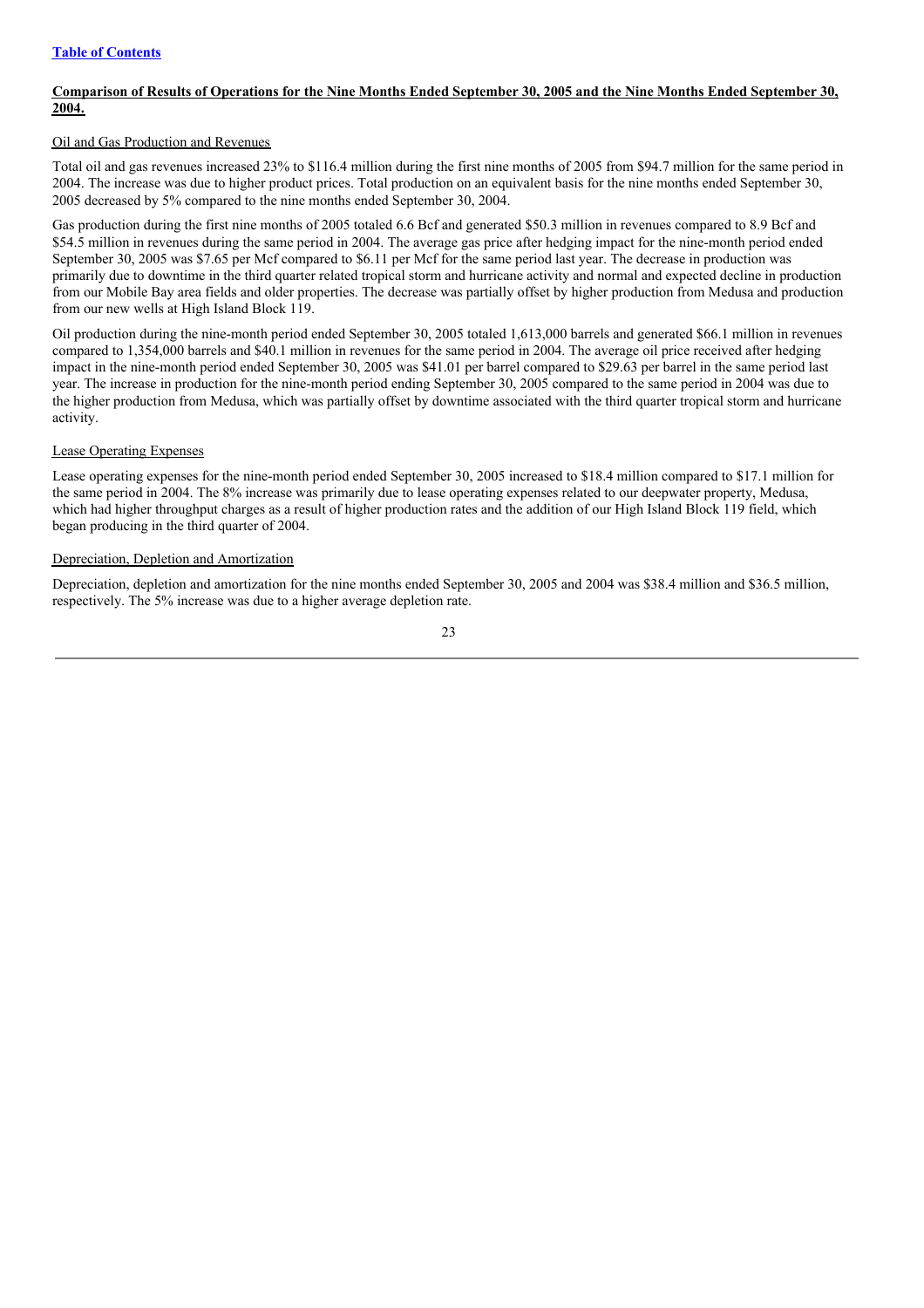# Accretion Expense

Accretion expense for the nine-month periods ended September 30, 2005 and 2004 of \$2.5 million and \$2.6 million, respectively, represents accretion of our asset retirement obligations. The decrease was due to the settlement of plugging and abandonment obligations. See Note 7 to the Consolidated Financial Statements.

# General and Administrative

General and administrative expenses, net of amounts capitalized, were \$6.1 million and \$6.8 million for the nine-month periods ended September 30, 2005 and 2004, respectively. The 11% decrease resulted from a charge of \$2.6 million that was incurred in the first quarter of 2004 for the early retirement of two executive officers of the Company. The decrease was partially offset by reduced capitalized overhead in the first nine months of 2005 and a non-cash charge during the second quarter of 2005 for the accelerated vesting of performance shares in the amount of \$928,000 for an executive officer and two directors of the Company, two of whom are deceased.

#### Interest Expense

Interest expense decreased by 19% to \$12.9 million during the nine months ended September 30, 2005 from \$15.8 million during the nine months ended September 30, 2004. This decrease is primarily attributable to an equity offering which was completed in the second quarter of 2004 in which a portion of the proceeds were used to redeem \$33 million of 11% Senior Subordinated Notes due December 15, 2005 in the third quarter of 2004.

# Loss on Early Extinguishment of Debt

A loss of \$3.0 million was recognized during the nine month period ended September 30, 2004 for the write-off of unamortized deferred financing costs and bond discounts associated with the early extinguishment of the \$22.9 million of 10.125% Senior Subordinated Notes due July 31, 2004, the \$40 million of 10.25% Senior Subordinated Notes due September 15, 2004, the \$33 million of 11% Senior Subordinated Notes due December 15, 2005 and the remaining \$10 million of 12% senior loans due in 2005 plus a 1% pre-payment premium.

#### Income Taxes

Income tax expense was \$11.1 million for the nine-month period ended September 30, 2005 compared to zero for the same period last year. The increase was due to an increase in income before income taxes and no reversal of valuation allowance in the first nine months of 2005.

A valuation allowance of \$11.5 million was established against our deferred tax asset as of December 31, 2003. We revised the valuation allowance in the first nine months of 2004 by the amount of income tax expense resulting from the nine-month period ended September 30, 2004 ordinary income, the impact of which was included in our effective tax rate and resulted in no net income tax expense (benefit) for the first nine months of 2004. At year-end 2004, the remaining balance in the valuation allowance was reversed. See Note 5 to the Consolidated Financial Statements for a detailed discussion of the valuation allowance.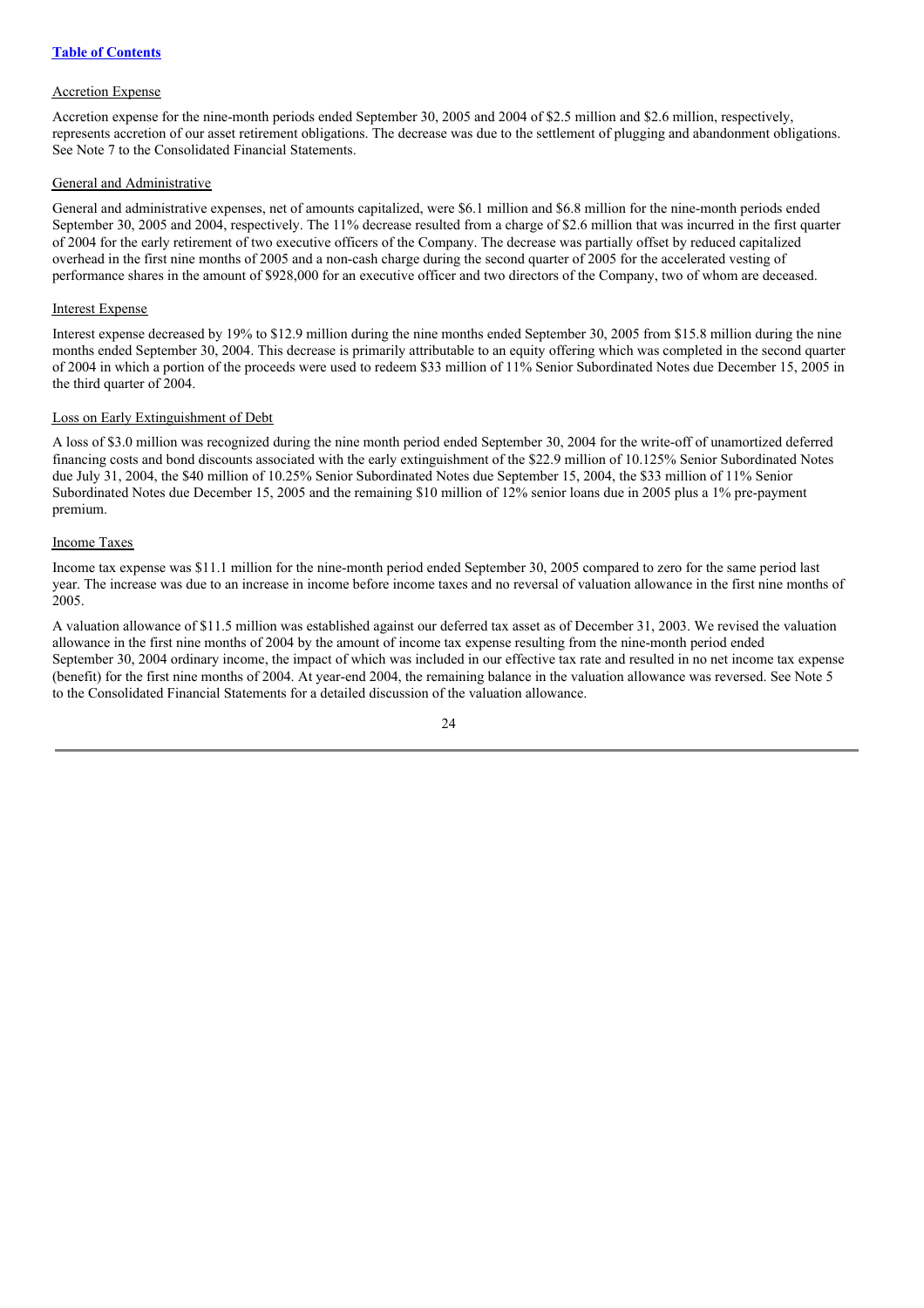# **Item 3. QUANTITATIVE AND QUALITATIVE DISCLOSURES ABOUT MARKET RISK**

The Company's revenues are derived from the sale of its crude oil and natural gas production. The prices for oil and gas remain extremely volatile and sometimes experience large fluctuations as a result of relatively small changes in supply, weather conditions, economic conditions and government actions. From time to time, the Company enters into derivative financial instruments to manage oil and gas price risk.

The Company utilizes fixed price "swaps", which reduce the Company's exposure to decreases in commodity prices and limit the benefit the Company might otherwise have received from any increases in commodity prices.

The Company utilizes price "collars" to reduce the risk of changes in oil and gas prices. Under these arrangements, no payments are due by either party so long as the market price is above the floor price and below the ceiling price set in the collar. If the price falls below the floor, the counter-party to the collar pays the difference to the Company, and if the price rises above the ceiling, the counter-party receives the difference from the Company.

Callon has purchased "puts" as another form of derivative financial instrument which reduces the Company's exposure to decreases in oil and gas prices while allowing realization of the full benefit from any increases in oil and gas prices. If the price falls below the puts, the counter-party pays the difference to the Company.

The Company enters into these various agreements from time to time to reduce the effects of volatile oil and gas prices and does not enter into derivative transactions for speculative purposes. However, certain of the Company's derivative positions may not be designated as hedges for accounting purposes.

See Note 3 to the Consolidated Financial Statements for a description of the Company's outstanding derivative contracts at September 30, 2005. There have been no significant changes in market risks faced by the Company since the end of 2004.

# **Item 4. CONTROLS AND PROCEDURES**

Evaluation of Disclosure Controls and Procedures. Based on his evaluation as of the end of the period covered by this Quarterly Report on Form 10-Q, the Company's principal executive and financial officer has concluded that the Company's disclosure controls and procedures (as defined in Rules 13a-15(e) and 15d-15(e) under the Securities Exchange Act of 1934 (the "Exchange Act")) are effective to ensure that information required to be disclosed by the Company in reports that it files or submits under the Exchange Act is recorded, processed, summarized and reported within the time periods specified in the rules and forms of the Securities and Exchange Commission.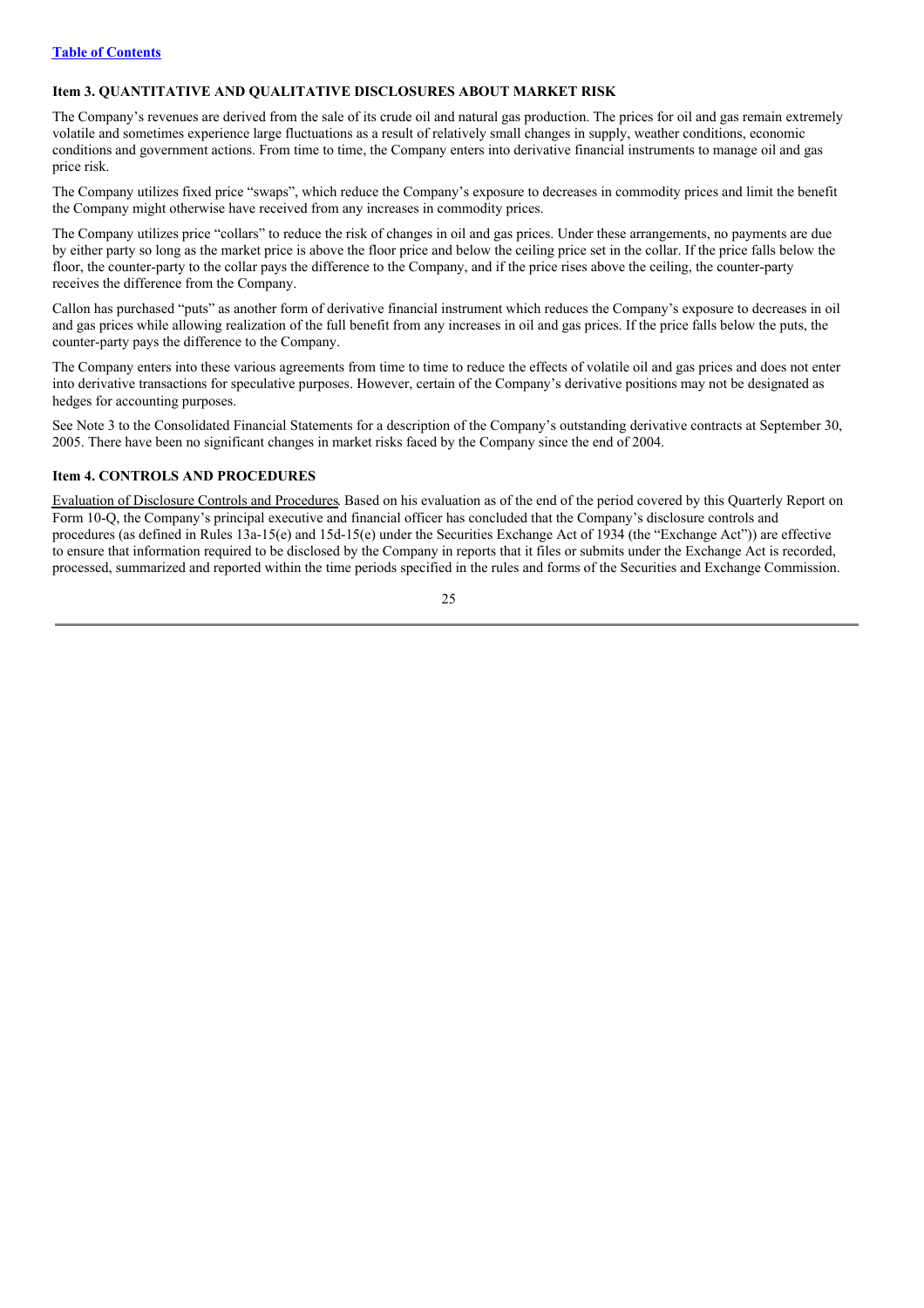There were no changes in the Company's internal control over financial reporting that occurred during the Company's last fiscal quarter that have materially affected, or are reasonably likely to materially affect, the Company's internal control over financial reporting.

# **CALLON PETROLEUM COMPANY**

#### **PART II. OTHER INFORMATION**

# **Item 6. EXHIBITS**

Exhibits

- 3. Articles of Incorporation and By-Laws
	- 3.1 Certificate of Incorporation of the Company, as amended (incorporated by reference from Exhibit 3.1 of the Company's Annual Report on Form 10-K for the year ended December 31, 2003 filed March 15, 2004, File No. 001- 14039)
	- 3.2 Bylaws of the Company (incorporated by reference from Exhibit 3.2 of the Company's Registration Statement on Form S-4, filed August 4, 1994, Reg. No. 33-82408)
- 4. Instruments defining the rights of security holders, including indentures
	- 4.1 Specimen Common Stock Certificate (incorporated by reference from Exhibit 4.1 of the Company's Registration Statement on Form S-4, filed August 4, 1994, Reg. No. 33-82408)
	- 4.2 Rights Agreement between Callon Petroleum Company and American Stock Transfer & Trust Company, Rights Agent, dated March 30, 2000 (incorporated by reference from Exhibit 99.1 of the Company's Registration Statement on Form 8-A, filed April 6, 2000, File No. 001- 14039)
	- 4.3 Warrant dated as of June 29, 2001 entitling Duke Capital Partners, LLC to purchase common stock from the Company (incorporated by reference to Exhibit 4.11 of the Company's Quarterly Report on Form 10-Q for the period ended June 30, 2001, File No. 001-14039)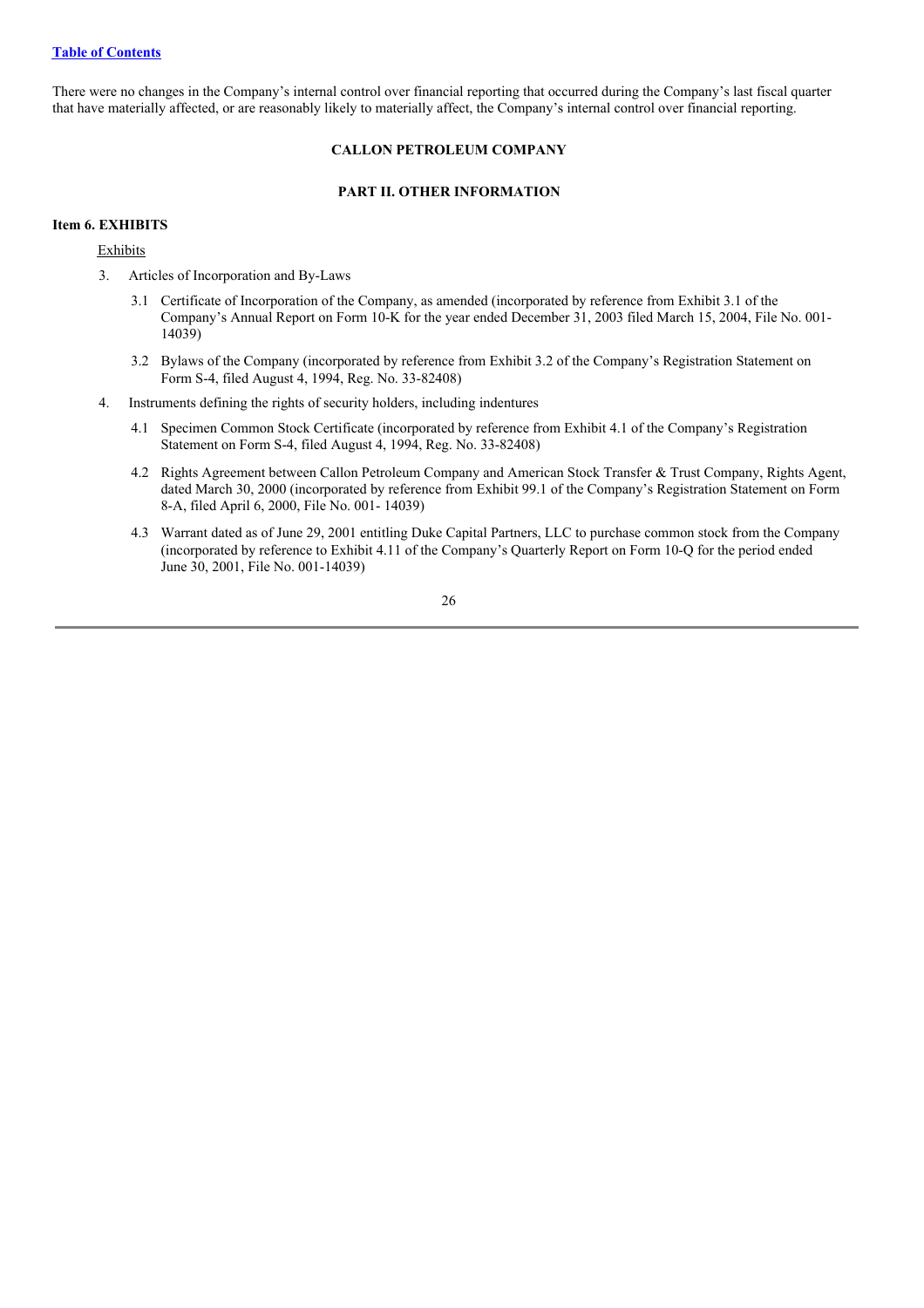- 4.4 Form of Warrant entitling certain holders of the Company's 10.125% Senior Subordinated Notes due 2002 to purchase common stock from the Company (incorporated by reference to Exhibit 4.13 of the Company's Form 10-Q for the period ended June 30, 2002, File No. 001-14039)
- 4.5 Form of Warrants dated December 8, 2003 and December 29, 2003 entitling lenders under the Company's \$185 million amended and restated Senior Unsecured Credit Agreement, dated December 23, 2003, to purchase common stock from the Company (incorporated by reference to Exhibit 4.14 of the Company's Annual Report on Form 10-K for the year ended December 31, 2003, File No. 001-14039)
- 4.6 Indenture for the Company's 9.75% Senior Notes due 2010, dated March 15, 2004, between Callon Petroleum Company and American Stock Transfer & Trust Company (incorporated by reference to Exhibit 4.16 of the Company's Quarterly Report on Form 10-Q for the period ended March 31, 2004, File No. 001-14039)
- 31. Certifications
	- 31.1 Certification of Chief Executive and Financial Officer pursuant to Rule 13(a)-14(a)
- 32. Section 1350 Certifications
	- 32.1 Certification of Chief Executive and Financial Officer pursuant to Rule 13(a)-14(b)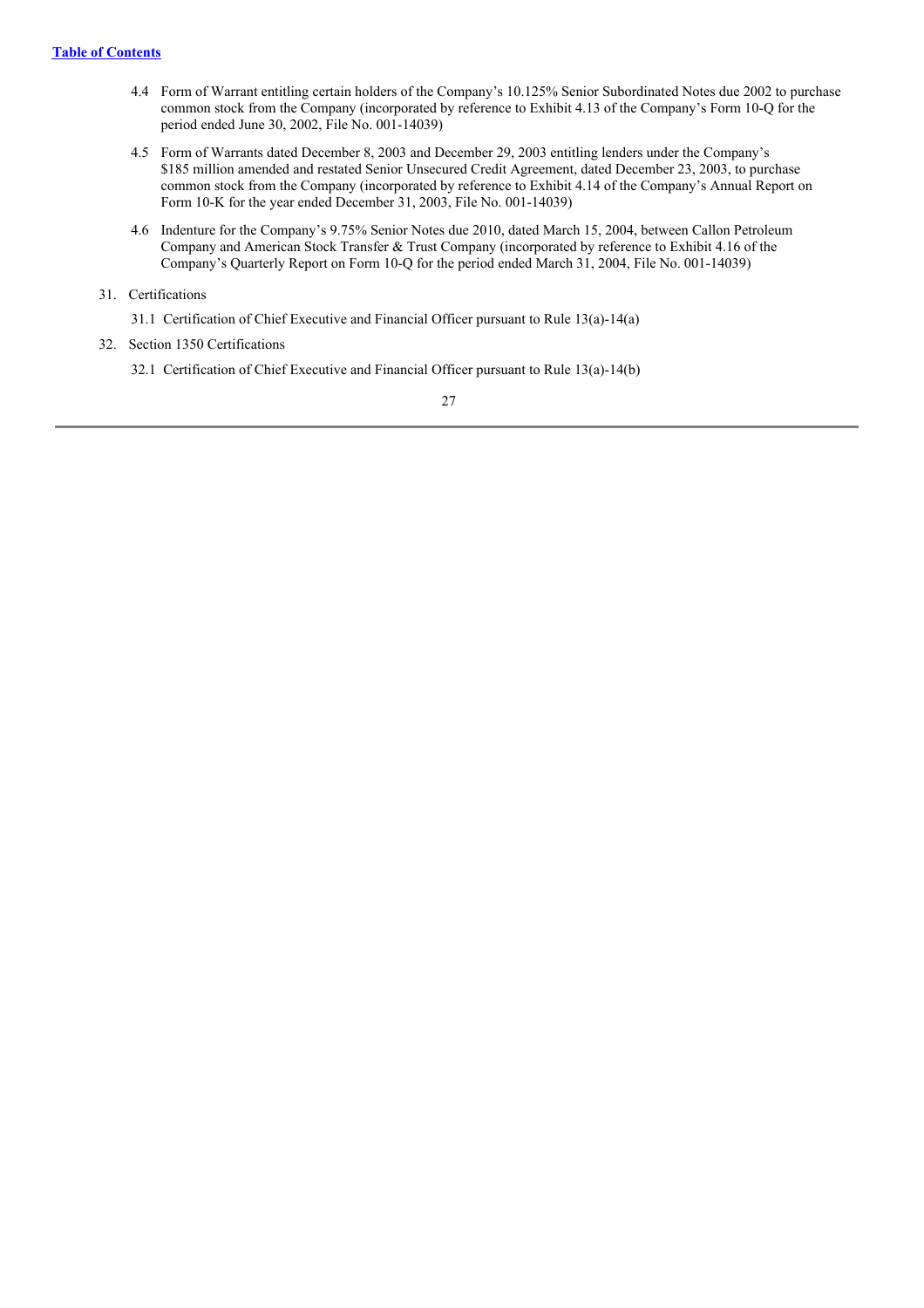# **SIGNATURES**

Pursuant to the requirements of the Securities Exchange Act of 1934, the registrant has duly caused this report to be signed on its behalf by the undersigned thereunto duly authorized.

**CALLON PETROLEUM COMPANY**

Date: November 8, 2005 By: /s/ Fred L. Callon

Fred L. Callon, President and Chief Executive Officer (on behalf of the registrant and as the principal financial officer)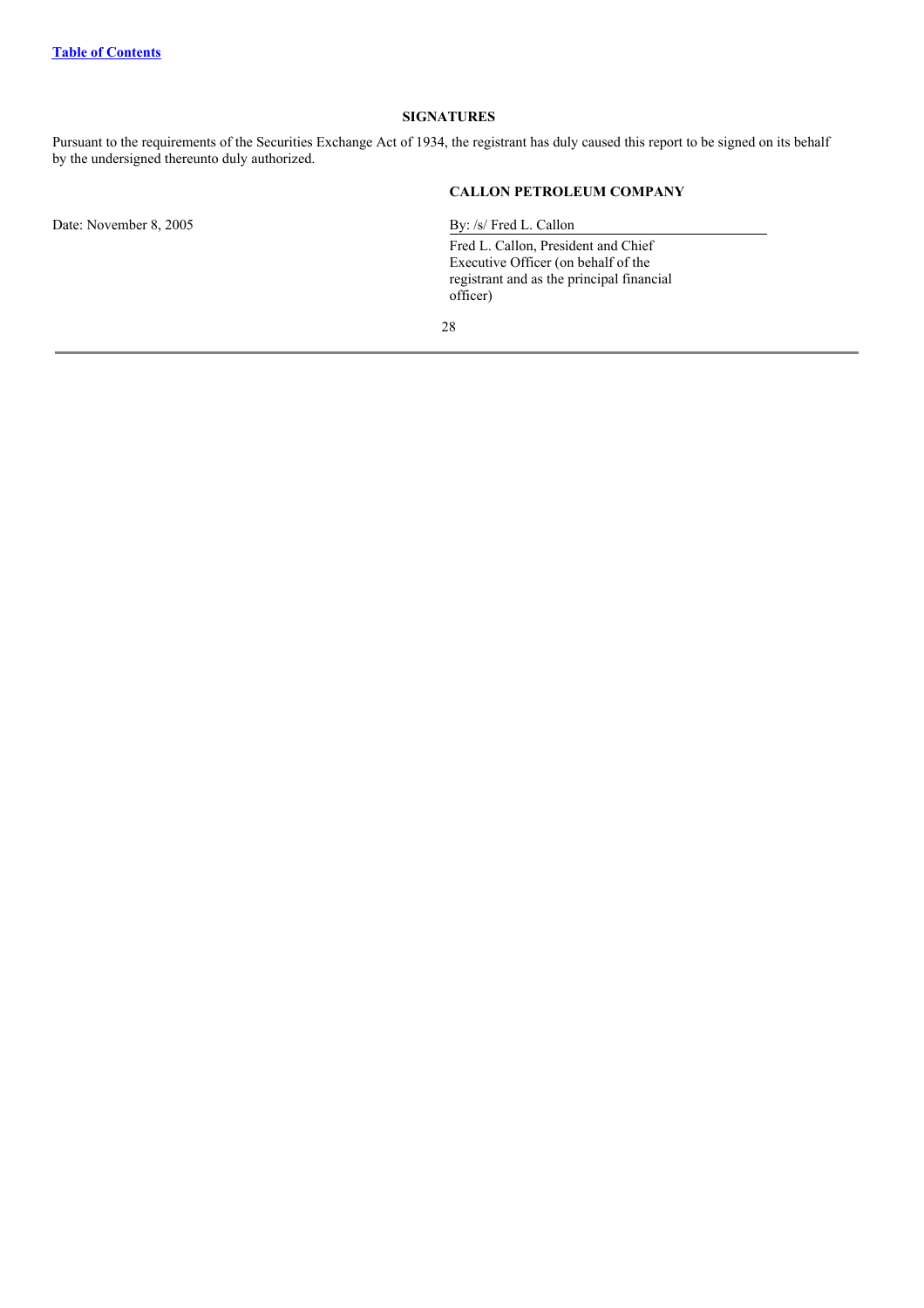# **Exhibit Index**

# **Exhibit Number Title of Document**

- 3. Articles of Incorporation and By-Laws
	- 3.1 Certificate of Incorporation of the Company, as amended (incorporated by reference from Exhibit 3.1 of the Company's Annual Report on Form 10-K for the year ended December 31, 2003 filed March 15, 2004, File No. 001-14039)
	- 3.2 Bylaws of the Company (incorporated by reference from Exhibit 3.2 of the Company's Registration Statement on Form S-4, filed August 4, 1994, Reg. No. 33-82408)
- 4. Instruments defining the rights of security holders, including indentures
	- 4.1 Specimen Common Stock Certificate (incorporated by reference from Exhibit 4.1 of the Company's Registration Statement on Form S-4, filed August 4, 1994, Reg. No. 33-82408)
	- 4.2 Rights Agreement between Callon Petroleum Company and American Stock Transfer & Trust Company, Rights Agent, dated March 30, 2000 (incorporated by reference from Exhibit 99.1 of the Company's Registration Statement on Form 8-A, filed April 6, 2000, File No. 001- 14039)
	- 4.3 Warrant dated as of June 29, 2001 entitling Duke Capital Partners, LLC to purchase common stock from the Company (incorporated by reference to Exhibit 4.11 of the Company's Quarterly Report on Form 10-Q for the period ended June 30, 2001, File No. 001-14039)
	- 4.4 Form of Warrant entitling certain holders of the Company's 10.125% Senior Subordinated Notes due 2002 to purchase common stock from the Company (incorporated by reference to Exhibit 4.13 of the Company's Form 10-Q for the period ended June 30, 2002, File No. 001-14039)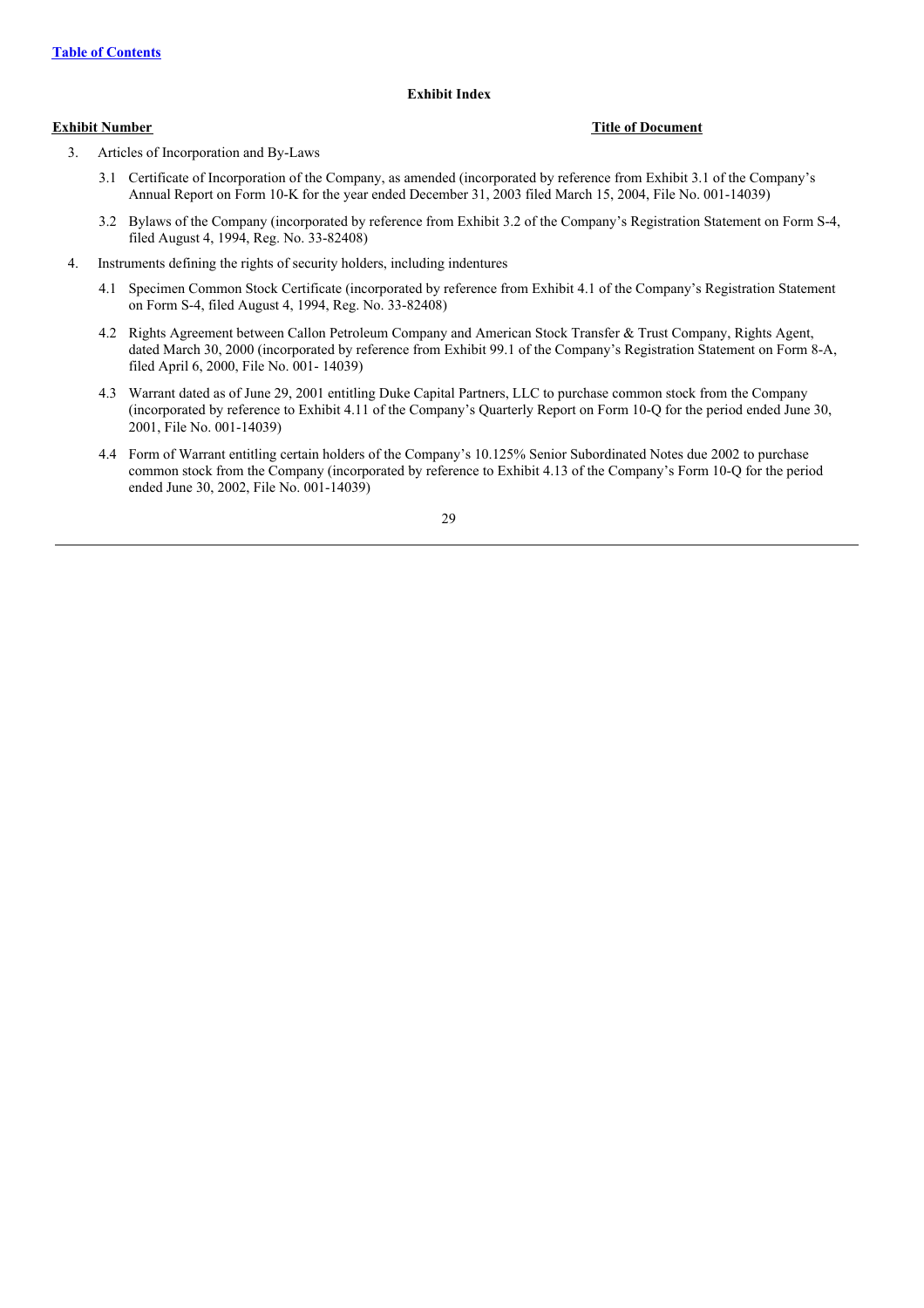- 4.5 Form of Warrants dated December 8, 2003 and December 29, 2003 entitling lenders under the Company's \$185 million amended and restated Senior Unsecured Credit Agreement, dated December 23, 2003, to purchase common stock from the Company (incorporated by reference to Exhibit 4.14 of the Company's Annual Report on Form 10-K for the year ended December 31, 2003, File No. 001-14039)
- 4.6 Indenture for the Company's 9.75% Senior Notes due 2010, dated March 15, 2004, between Callon Petroleum Company and American Stock Transfer & Trust Company (incorporated by reference to Exhibit 4.16 of the Company's Quarterly Report on Form 10-Q for the period ended March 31, 2004, File No. 001-14039)
- 31. Certifications
	- 31.1 Certification of Chief Executive and Financial Officer pursuant to Rule 13(a)-14(a)
- 32. Section 1350 Certifications
	- 32.1 Certification of Chief Executive and Financial Officer pursuant to Rule 13(a)– 14(b)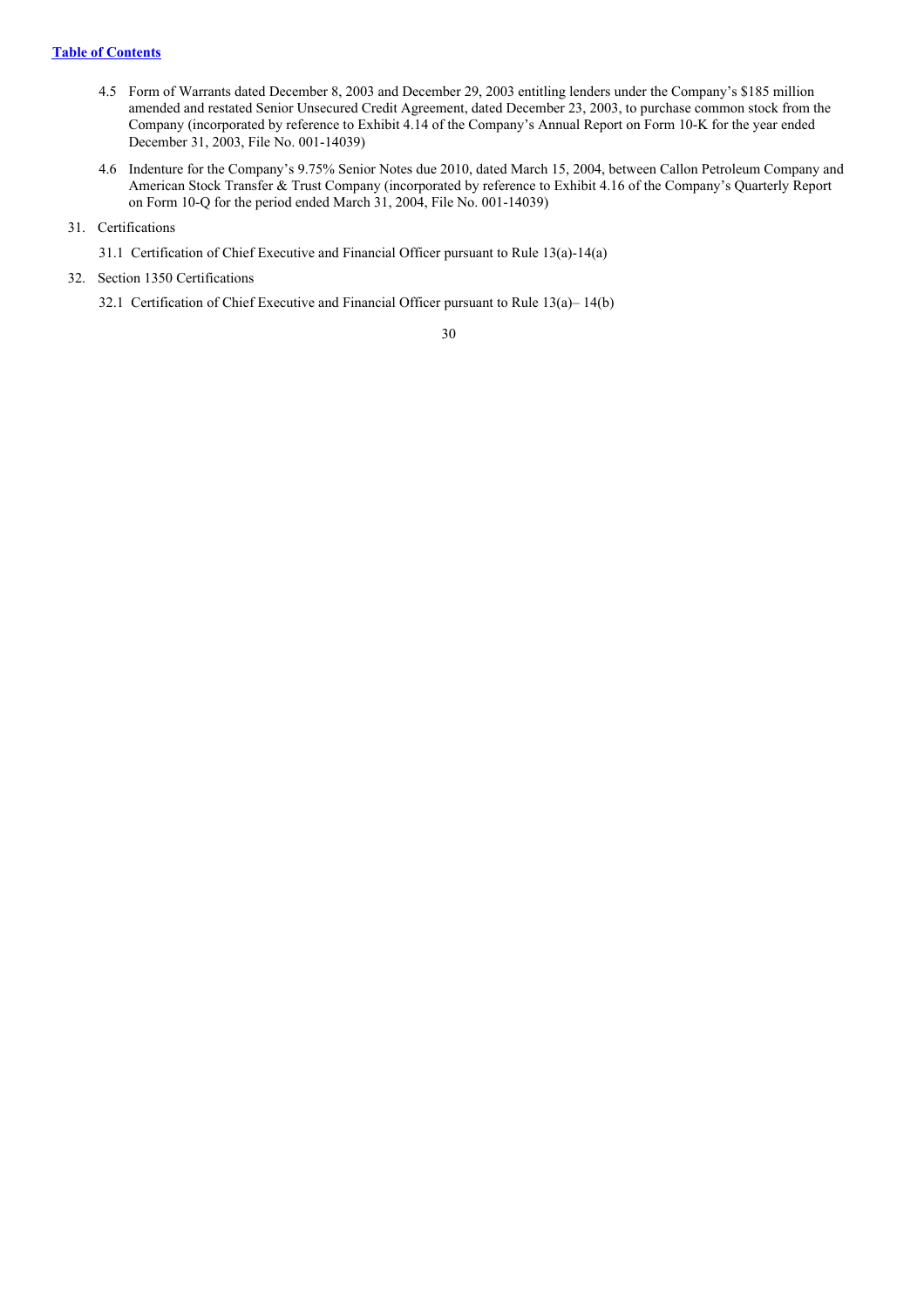# **CERTIFICATIONS**

<span id="page-30-0"></span>I, Fred L. Callon, certify that:

1. I have reviewed this quarterly report on Form 10-Q of Callon Petroleum Company;

2. Based on my knowledge, this report does not contain any untrue statement of a material fact or omit to state a material fact necessary to make the statements made, in light of the circumstances under which such statements were made, not misleading with respect to the period covered by this report;

3. Based on my knowledge, the financial statements, and other financial information included in this report, fairly present in all material respects the financial condition, results of operations and cash flows of the registrant as of, and for, the periods presented in this report;

4. The registrant's other certifying officers and I are responsible for establishing and maintaining disclosure controls and procedures (as defined in Exchange Act Rules 13a-15(e) and 15d-15(e)) and internal control over financial reporting (as defined in Exchange Act Rules 13a-15(f) and 15d-15(f)) for the registrant and have:

(a) Designed such disclosure controls and procedures, or caused such disclosure controls and procedures to be designed under our supervision, to ensure that material information relating to the registrant, including its consolidated subsidiaries, is made known to us by others within those entities, particularly during the period in which this report is being prepared;

(b) Designed such internal control over financial reporting, or caused such internal control over financial reporting to be designed under our supervision, to provide reasonable assurance regarding the reliability of financial reporting and the preparation of financial statements for external purposes in accordance with generally accepted accounting principles;

(c) Evaluated the effectiveness of the registrant's disclosure controls and procedures and presented in this report our conclusions about the effectiveness of the disclosure controls and procedures as of the end of the period covered by this report based on such evaluation; and

(d) Disclosed in this report any change in the registrant's internal control over financial reporting that occurred during the registrant's most recent fiscal quarter (the registrant's fourth fiscal quarter in the case of an annual report) that has materially affected, or is reasonably likely to materially affect, the registrant's internal control over financial reporting; and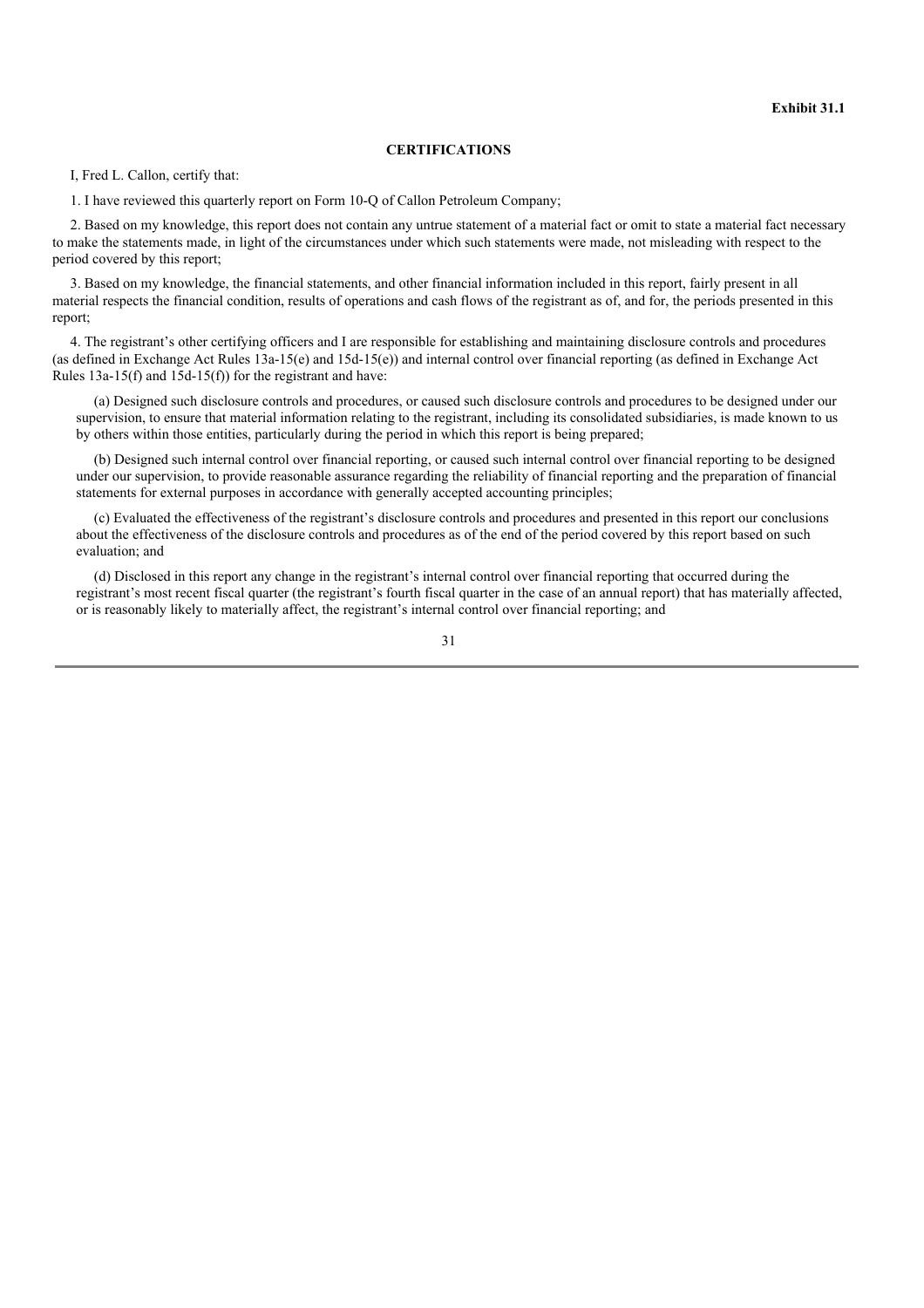5. The registrant's other certifying officers and I have disclosed, based on our most recent evaluation of internal control over financial reporting, to the registrant's auditors and the audit committee of registrant's board of directors (or persons performing the equivalent function):

(a) All significant deficiencies and material weaknesses in the design or operation of internal control over financial reporting which are reasonably likely to adversely affect the registrant's ability to record, process, summarize and report financial information; and

(b) Any fraud, whether or not material, that involves management or other employees who have a significant role in the registrant's internal control over financial reporting.

Date: November 8, 2005

By: /s/ Fred L. Callon

Fred L. Callon, President and Chief Executive Officer (Principal Executive and Financial Officer)